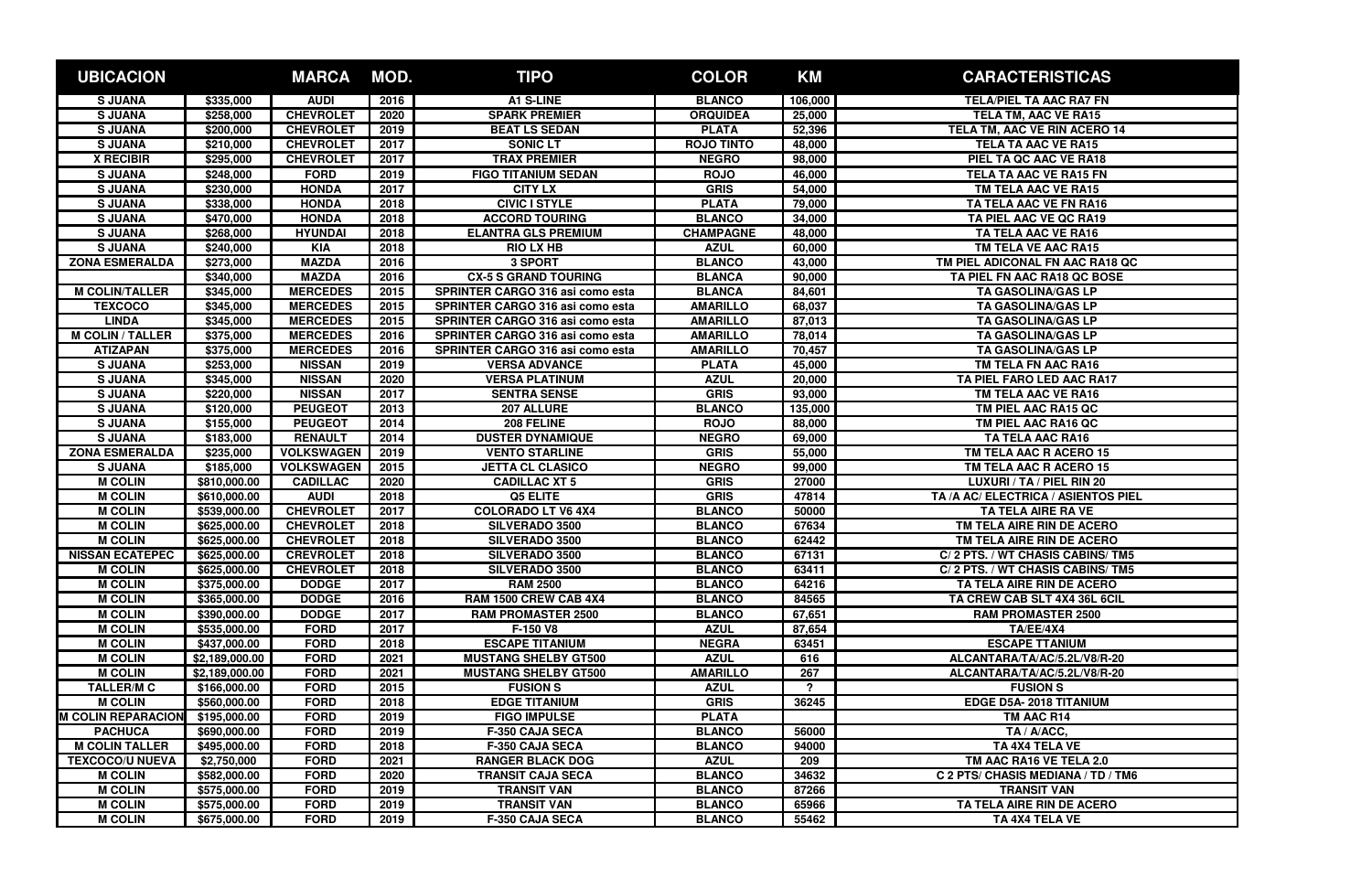| <b>M COLIN / TALLER</b> | \$440,000.00 | <b>FORD</b>     | 2017 | <b>TRANSIT VAN AT</b>                      | <b>BLANCO</b>   | 63000  | TA TELA AIRE RIN DE ACERO                          |
|-------------------------|--------------|-----------------|------|--------------------------------------------|-----------------|--------|----------------------------------------------------|
| <b>M COLIN</b>          | \$440,000.00 | <b>FORD</b>     | 2017 | <b>TRANSIT VAN AT</b>                      | <b>BLANCO</b>   | 63000  | TA TELA AIRE RIN DE ACERO                          |
| <b>QUERETARO</b>        | \$440,000.00 | <b>FORD</b>     | 2017 | <b>TRANSIT VAN AT</b>                      | <b>BLANCO</b>   | 62000  | TA TELA AIRE RIN DE ACERO                          |
| <b>M COLIN</b>          | \$440,000.00 | <b>FORD</b>     | 2017 | <b>TRANSIT VAN</b>                         | <b>BLANCO</b>   | 65235  | TA TELA AIRE RIN DE ACERO                          |
| <b>ATIZAPAN</b>         | \$440,000.00 | <b>FORD</b>     | 2017 | <b>TRANSIT 250</b>                         | <b>BLANCO</b>   | 65486  | TA TELA AIRE RIN DE ACERO                          |
| <b>M COLIN</b>          | \$440,000.00 | <b>FORD</b>     | 2017 | TRANSIT VAN                                | <b>BLANCO</b>   | 63233  | TA TELA AIRE RIN DE ACERO                          |
| <b>M COLIN</b>          | \$575,000.00 | <b>FORD</b>     | 2019 | <b>TRANSIT VAN</b>                         | <b>BLANCO</b>   | 76522  | TA TELA AIRE RIN DE ACERO                          |
|                         | \$595,000.00 | <b>FORD</b>     | 2020 | <b>TRANSIT VAN 250</b>                     | <b>BLANCO</b>   | 4321   | TA TELA AIRE RIN DE ACERO                          |
| <b>M COLIN</b>          | \$595,000.00 | <b>FORD</b>     | 2020 | <b>TRANSIT VAN</b>                         | <b>BLANCO</b>   | 53000  | TA TELA AIRE RIN DE ACERO                          |
| <b>M COLIN</b>          | \$565,000.00 | <b>FORD</b>     | 2019 | <b>TRANSIT VAN</b>                         | <b>BLANCO</b>   | 75000  | TA TELA AIRE RIN DE ACERO                          |
| <b>M COLIN</b>          | \$595,000.00 | <b>FORD</b>     | 2020 | <b>TRANSIT VAN</b>                         | <b>BLANCO</b>   | 129084 | TA TELA AIRE RIN DE ACERO                          |
| <b>ATIZAPAN</b>         | \$630,000.00 | <b>FORD</b>     | 2020 | <b>TRANSIT VAN</b>                         | <b>BLANCO</b>   | 44015  | TA TELA AIRE RIN DE ACERO                          |
| <b>M COLIN</b>          | \$630,000.00 | <b>FORD</b>     | 2020 | <b>TRANSIT VAN</b>                         | <b>BLANCO</b>   | 30000  | TA TELA AIRE RIN DE ACERO                          |
| <b>NISSAN ECATEPEC</b>  | \$450,000.00 | <b>FORD</b>     | 2017 | <b>TRANSIT VAN 3.7</b>                     | <b>BLANCO</b>   | 65000  | TA TELA/ RIN 16"/AA/VE                             |
| <b>NISSAN ECATEPEC</b>  | \$514,000.00 | <b>FORD</b>     | 2018 | <b>TRANSIT VAN 3.7</b>                     | <b>BLANCO</b>   | 45000  | TA TELA/ RIN 16"/AA/VE                             |
| <b>NISSAN COACALCO</b>  | \$514,000.00 | <b>FORD</b>     | 2018 | <b>TRANSIT VAN 3.7</b>                     | <b>BLANCO</b>   | 52,430 | TA TELA/ RIN 16"/AA/VE                             |
| <b>QUERETARO</b>        | \$620,000.00 | <b>FORD</b>     | 2020 | <b>TRANSIT VAN 3.7</b>                     | <b>BLANCO</b>   | 11,782 | TA TELA/ RIN 16"/AA/VE                             |
|                         | \$620,000.00 | <b>FORD</b>     | 2020 | <b>TRANSIT VAN 3.7</b>                     | <b>BLANCO</b>   | 32,122 | TRANSIT 250MR VAN 3.5L V6 TA CVE VEHICULAR 1021307 |
| <b>NISSAN ECATEPEC</b>  | \$635,000.00 | <b>FORD</b>     | 2020 | <b>TRANSIT VAN 3.7</b>                     | <b>BLANCO</b>   | 45,971 | TA TELA/ RIN 16"/AA/VE                             |
| <b>M COLIN</b>          | \$514,000.00 | <b>FORD</b>     | 2018 | <b>TRANSIT VAN 3.7</b>                     | <b>BLANCO</b>   | 56,452 | TA TELA/ RIN 16"/AA/VE                             |
| <b>NISSAN COACALCO</b>  | \$564,000.00 | <b>FORD</b>     | 2019 | <b>TRANSIT VAN 3.7</b>                     | <b>BLANCO</b>   | 43,996 | TA TELA/ RIN 16"/AA/VE                             |
|                         | \$564,000.00 | <b>FORD</b>     | 2019 | <b>TRANSIT VAN 3.7</b>                     | <b>BLANCO</b>   | 65642  | TA TELA/ RIN 16"/AA/VE                             |
| <b>NISSAN ECATEPEC</b>  | \$514,000.00 | <b>FORD</b>     | 2018 | <b>TRANSIT VAN 3.7</b>                     | <b>BLANCO</b>   | 54000  | TA TELA AIRE RIN DE ACERO                          |
| <b>PACHUCA</b>          | \$514,000.00 | <b>FORD</b>     | 2018 | <b>TRANSIT VAN AT</b>                      | <b>BLANCO</b>   | 64000  | TA TELA AIRE RIN DE ACERO                          |
| <b>PACHUCA</b>          | \$514,000.00 | <b>FORD</b>     | 2018 | <b>TRANSIT VAN AT</b>                      | <b>BLANCO</b>   | 58719  | TA TELA AIRE RIN DE ACERO                          |
| <b>M COLIN</b>          | \$615,000.00 | <b>FORD</b>     | 2020 | <b>TRANSIT VAN</b>                         | <b>BLANCO</b>   | 40318  | TA TELA AIRE RIN DE ACERO                          |
| <b>M COLIN</b>          | \$615,000.00 | <b>FORD</b>     | 2020 | <b>TRANSIT VAN</b>                         | <b>BLANCO</b>   | 24155  | TA TELA AIRE RIN DE ACERO                          |
|                         | \$615,000.00 | <b>FORD</b>     | 2020 | <b>TRANSIT VA 410</b>                      | <b>BLANCO</b>   | 62511  | TA TELA AIRE RIN DE ACERO                          |
| <b>M COLIN</b>          | \$615,000.00 | <b>FORD</b>     | 2020 | <b>TRANSIT VAN</b>                         | <b>BLANCO</b>   | 18701  | TA TELA AIRE RIN DE ACERO                          |
| <b>M COLIN</b>          | \$615,000.00 | <b>FORD</b>     | 2020 | <b>TRANSIT VAN</b>                         | <b>BLANCO</b>   | 50000  | TA TELA AIRE RIN DE ACERO                          |
| <b>ATIZAPAN</b>         | \$564,000    | <b>FORD</b>     | 2019 | <b>TRANSIT VAN MEDIANA</b>                 | <b>BLANCO</b>   | 51965  | TA TELA VE AAC R-17 GASOLINA                       |
| <b>ATIZAPAN</b>         | \$564,000    | <b>FORD</b>     | 2019 | <b>TRANSIT VAN MEDIANA</b>                 | <b>BLANCO</b>   | 52000  | TA TELA VE AAC R-17 GASOLINA                       |
| <b>ATIZAPAN</b>         | \$564,000    | <b>FORD</b>     | 2019 | <b>TRANSIT VAN MEDIANA</b>                 | <b>BLANCO</b>   | 53000  | TA TELA VE AAC R-17 GASOLINA                       |
|                         | \$690,000    | <b>FORD</b>     | 2019 | <b>F-350 CAJA SECA</b>                     | <b>BLANCO</b>   | 65421  | TA / A/ACC,                                        |
| <b>ATIZAPAN</b>         | \$564,000    | <b>FORD</b>     | 2019 | <b>TRANSIT VAN MEDIANA</b>                 | <b>BLANCO</b>   | 53000  | TA TELA VE AAC R-17 GASOLINA                       |
| <b>ATIZAPAN</b>         | \$485,000    | <b>FORD</b>     | 2018 | <b>TRANSIT VAN MEDIANA</b>                 | <b>BLANCO</b>   | 74000  | TA TELA VE AAC R-17 GASOLINA                       |
| <b>ATIZAPAN</b>         | \$485,000    | <b>FORD</b>     | 2018 | <b>TRANSIT VAN MEDIANA</b>                 | <b>BLANCO</b>   | 63000  | TA TELA VE AAC R-17 GASOLINA                       |
| <b>ATIZAPAN</b>         | \$485,000    | <b>FORD</b>     | 2018 | <b>TRANSIT VAN MEDIANA</b>                 | <b>BLANCO</b>   | 63000  | TA TELA VE AAC R-17 GASOLINA                       |
| <b>ATIZAPAN</b>         | \$485,000    | <b>FORD</b>     | 2018 | <b>TRANSIT VAN MEDIANA</b>                 | <b>BLANCO</b>   | 63000  | TA TELA VE AAC R-17 GASOLINA                       |
| <b>M COLIN</b>          | \$485,000    | <b>FORD</b>     | 2018 | <b>TRANSIT VAN MEDIANA</b>                 | <b>BLANCO</b>   | 66531  | TA TELA VE AAC R-17 GASOLINA                       |
| <b>ATIZAPAN</b>         | \$485,000    | <b>FORD</b>     | 2018 | <b>TRANSIT VAN MEDIANA</b>                 | <b>BLANCO</b>   | 54000  | TA TELA VE AAC R-17 GASOLINA                       |
| <b>ATIZAPAN</b>         | \$485,000    | <b>FORD</b>     | 2018 | <b>TRANSIT VAN MEDIANA</b>                 | <b>BLANCO</b>   | 61000  | TA TELA VE AAC R-17 GASOLINA                       |
| <b>ATIZAPAN</b>         | \$485,000    | <b>FORD</b>     | 2018 | <b>TRANSIT VAN MEDIANA</b>                 | <b>BLANCO</b>   | 65000  | TA TELA VE AAC R-17 GASOLINA                       |
| <b>ATIZAPAN</b>         | \$485,000    | <b>FORD</b>     | 2018 | <b>TRANSIT VAN MEDIANA</b>                 | <b>BLANCO</b>   | 62000  | TA TELA VE AAC R-17 GASOLINA                       |
| <b>M COLIN</b>          | \$670,000.00 | <b>JAC</b>      | 2021 | <b>SUNRAY CARGP SMART BY</b>               | <b>BLANCO</b>   | 64,211 | <b>SUNRAY CARGP SMART BY</b>                       |
| <b>M COLIN</b>          | \$310,000.00 | <b>HONDA</b>    | 2020 | <b>CITY LX</b>                             | <b>AZUL</b>     | 14,401 | A/AC/ AUDIO EN VOLANTE/ F NIEBLA / RA-16           |
| <b>M COLIN</b>          | \$310,000.00 | <b>HYUNDAI</b>  | 2017 | <b>CRETA LIMITED</b>                       | <b>BLANCA</b>   | 112364 | 1.6L/ TA/ PIEL / F. NIEBLA/ RA-17                  |
| <b>ATIZAPAN</b>         | \$750,000    | <b>ISUZU</b>    | 2018 | <b>ELF 400 CHASIS CABINA</b>               | <b>BLANCO</b>   | 65000  | <b>TA TELA DIESEL</b>                              |
| <b>TULANCINGO</b>       | \$400,000.00 | <b>MERCEDES</b> | 2016 | SPRINTER CARGO V 315 asi como estan        | <b>AMARILLO</b> | 382468 | TM TD TOLDO ALTO                                   |
| <b>TEXCOCO</b>          | \$400,000.00 | <b>MERCEDES</b> | 2016 | <b>SPRINTER CARGO V 315 asi como estan</b> | <b>AMARILLO</b> | 290792 | TM TD TOLDO ALTO                                   |
| <b>TEXCOCO</b>          | \$400,000.00 | <b>MERCEDES</b> | 2016 | SPRINTER CARGO V 315 asi como esta         | <b>AMARILLO</b> | 398092 | TM TD TOLDO ALTO                                   |
| <b>M COLIN</b>          | \$395,000.00 | <b>MERCEDES</b> | 2015 | SPRINTER CARGO V 315 asi como esta         | <b>AMARILLO</b> | 136203 | TM TD TOLDO ALTO                                   |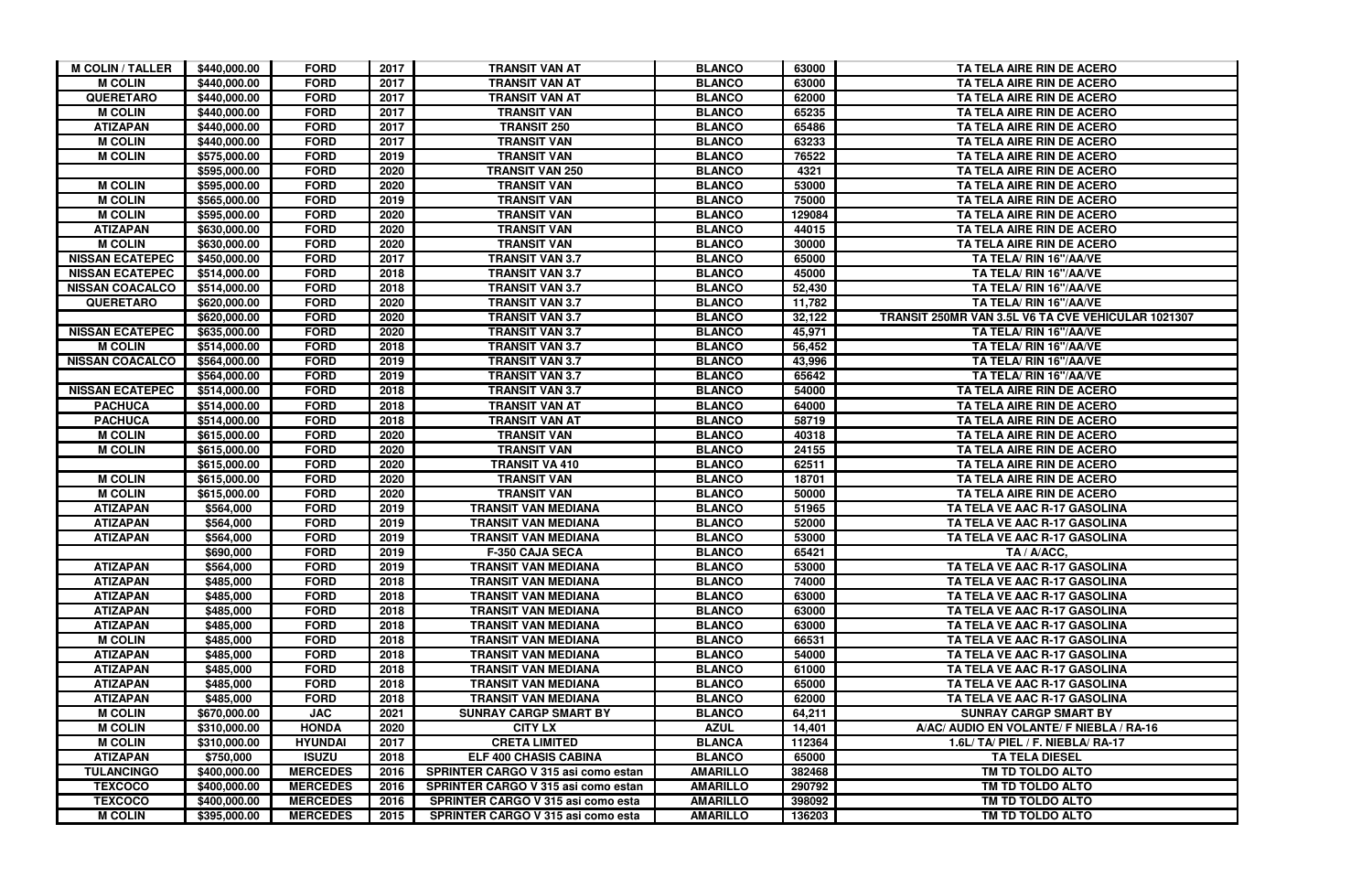| <b>SUBASTA</b>            | \$395,000.00 | <b>MERCEDES</b>   | 2016 | <b>SPRINTER CARGO V 415 asi como esta</b>   | <b>AMARILLO</b>         | 822000  | TM TD TOLDO ALTO                                 |
|---------------------------|--------------|-------------------|------|---------------------------------------------|-------------------------|---------|--------------------------------------------------|
| <b>NISSAN ECAT</b>        | \$395,000.00 | <b>MERCEDES</b>   | 2016 | <b>SPRINTER CARGO V 415 asi como esta</b>   | <b>AMARILLO</b>         | 937000  | TM TD TOLDO ALTO                                 |
| <b>M COLIN/TALLER</b>     | \$419,000    | <b>MERCEDES</b>   | 2016 | <b>SPRINTER CARGO 315 asi como esta</b>     | <b>BLANCO</b>           |         | TM TD TOLDO ALTO                                 |
| <b>M COLIN/TALLER HYP</b> | \$385,000    | <b>MERCEDES</b>   | 2016 | SPRINTER CARGO 315 asi como esta            | <b>AMARILLO</b>         | 237000  | TM TD TOLDO ALTO                                 |
| <b>M COLIN/TALLER</b>     | \$350,000    | <b>MERCEDES</b>   | 2015 | <b>SPRINTER CARGO V 415 asi como esta</b>   | <b>BLANCO</b>           | 644876  | TM TD TOLDO ALTO                                 |
| <b>ATIZAPAN</b>           | \$385,000    | <b>MERCEDES</b>   | 2016 | SPRINTER CARGO 315 asi como esta            | <b>AMARILLO</b>         | 243349  | TM TD TOLDO ALTO                                 |
| <b>TULA</b>               | \$385,000    | <b>MERCEDES</b>   | 2016 | SPRINTER CARGO 315 asi como esta            | <b>AMARILLO</b>         | 274131  | TM TD TOLDO ALTO                                 |
| <b>M COLIN</b>            | \$345,000.00 | <b>MINI</b>       | 2016 | <b>MINI COOPER SALT JCW</b>                 | <b>ROJO</b>             | 45143   | TA / ASIENTOS EN PIEL /A AC/ VE / RIN 18         |
| <b>M COLIN</b>            | \$710,000.00 | <b>NISSAN</b>     | 2020 | <b>MURANO EXCLUSIVE</b>                     | <b>NEGRO</b>            | 17,000  | CUT/ GPS / PIEL/QC / RIN 20 / 4X4                |
| <b>M COLIN</b>            | \$550,000.00 | <b>NISSAN</b>     | 2019 | <b>MAXIMA EXCLUSIVE</b>                     | <b>AZUL COBALTO</b>     | 28,313  | CVT/3.5LTS/PIEL/RA-19/QC/GPS                     |
| <b>M COLIN</b>            | \$625,000.00 | <b>NISSAN</b>     | 2021 | <b>FRONTIER PLATINUM</b>                    | <b>GRIS OXFORD</b>      | 20,411  | 2.5 LTS/4CIL/TA/4X2/AAC/4PTS                     |
| <b>ATIZAPAN</b>           | \$435,000    | <b>TOYOTA</b>     | 2019 | <b>HIACE PANEL S LARGA</b>                  | <b>BLANCO</b>           | 53000   | TM TELA VM PANEL                                 |
| <b>M COLIN</b>            | \$425,000    | <b>TOYOTA</b>     | 2018 | <b>HIACE PANEL S LARGA</b>                  | <b>BLANCO</b>           | 57457   | TM TELA VM PANEL                                 |
| <b>ZARAGOZA</b>           | \$250,000.00 | V.W.              | 2015 | <b>TRANSPORTER CARGO VAN asi como estan</b> | <b>AMARILLO</b>         | 217593  | <b>TA 2.0TD 105HP</b>                            |
| <b>M COLIN</b>            | \$140,000.00 | <b>VOLKSWAGEN</b> | 2016 | <b>GOL I MOTION HB</b>                      | <b>AZUL</b>             | 113133  | T A / TELA/ RIN 14/A/AA/ SEGUROS ELECTRICOS / VM |
| <b>M COLIN/TALLER</b>     | \$260,000.00 | V.W.              | 2016 | <b>TRANSPORTER asi como estan</b>           | <b>AMARILLO</b>         | 253112  | TA 2.0TD 105HP                                   |
| <b>M COLIN</b>            | \$650,000.00 | <b>JEEP</b>       | 2018 | <b>GRAND CHEROKEE LIMITED LUJO</b>          | <b>PLATA MARTILLADO</b> | 107470  | / V6/ 3.6L/ PIL/ QC/ GPS/ BI XENON/ RA-20        |
| <b>TEXCOCO</b>            | 495,000.00   | <b>VOLWAGEN</b>   | 2017 | <b>AMAROK CREW CAB 4X4 DIESEL</b>           | <b>PLATA</b>            | 80449   | TA TELA AIRE RIN DE ALUIMINIO                    |
| <b>TEXCOCO</b>            | 185,000.00   | <b>CHEVROLET</b>  | 2016 | <b>CRUZE LS</b>                             | <b>GRIS</b>             | 83000   | TM AIRE RIN DE ALUMINIO                          |
| <b>TORRE NORTE</b>        | 370,000.00   | <b>FORD</b>       | 2020 | <b>ECOSPORT TREND MT</b>                    | <b>AZUL</b>             | 35381   | TA AIRE TELA RIN DE ACERO                        |
| <b>TEXCOCO</b>            | 720,000.00   | <b>ISUZU</b>      | 2018 | ELF 4000 CHASIS                             | <b>BLANCO</b>           | 62,804  | TM TELA AIRE RIN DE ACERO                        |
| <b>TEXCOCO</b>            | 720,000.00   | <b>ISUZU</b>      |      | ELF 4000 CHASIS                             | <b>BLANCO</b>           | 64,389  | TM TELA AIRE RIN DE ACERO                        |
| <b>TEXCOCO</b>            | 720,000.00   | <b>ISUZU</b>      | 2018 | ELF 4000 CHASIS                             | <b>BLANCO</b>           | 62,804  | TM TELA AIRE RIN DE ACERO                        |
| <b>TEXCOCO</b>            | 720,000.00   | <b>ISUZU</b>      | 2018 | ELF 4000 CHASIS                             | <b>BLANCO</b>           | 35,475  | TM TELA AIRE RIN DE ACERO                        |
| <b>TEXCOCO</b>            | 535,000.00   | <b>FORD</b>       | 2017 | <b>EXPLORER LIMITED</b>                     | <b>AZUL</b>             | 80700   | TA PIEL AIRE RIN DE ALUMINIO QC                  |
| <b>TEXCOCO</b>            | 360,000.00   | <b>FORD</b>       | 2015 | <b>EXPLORER XLT PIEL</b>                    | <b>ROJA</b>             | 115000  | TA PIEL AIRE RIN DE ALUMINIO QC                  |
| <b>M COLIN</b>            | 195,000.00   | <b>CHEVROLET</b>  | 2014 | <b>CRUZE LS</b>                             | <b>AZUL</b>             | 116977  | TM TELA AIRE RIN DE ALUMINIO                     |
| <b>TEXCOCO</b>            | 420,000.00   | <b>FORD</b>       | 2015 | <b>F-350 XL CHASIS</b>                      | <b>BLANCO</b>           | 120487  | <b>MT AIRE RIN DE ACERO TELA</b>                 |
| <b>TEXCOCO</b>            | 235,000.00   | <b>RENAULT</b>    | 2017 | <b>FLUENCE DINAMIC</b>                      | <b>GRIS</b>             |         | TM TELA AIRE RIN DE ALUMINIO                     |
| <b>TEXCOCO</b>            | 235,000.00   | <b>KIA</b>        | 2017 | <b>FORTE EX</b>                             | <b>GRIS</b>             |         | TM TELA AIRE RIN DE ALUMINIO                     |
| <b>TEXCOCO</b>            | 115,000.00   | <b>FORD</b>       | 2008 | <b>FUSION SEL PLUS</b>                      | <b>NEGRO</b>            | 278000  | TA PIEL QC AIRE RIN DE ALUMINIO                  |
| <b>TEXCOCO</b>            | 235,000.00   | <b>VOLWAGEN</b>   | 2016 | <b>JETTA COMFORTLINE</b>                    | <b>ARENA</b>            | 53,239  | <b>TA/TELA/AC/RIN DE ALUMINIO</b>                |
| <b>TEXCOCO</b>            | 245,000.00   | <b>RENAULT</b>    | 2017 | <b>KANGOO EXPRESS</b>                       | <b>BLANCO</b>           | 145,453 | TM TELA RIN DE ACERO                             |
| <b>TEXCOCO</b>            | 350,000.00   | <b>MITSUBISHI</b> | 2017 | $L-200$                                     | <b>BLANCO</b>           |         | TM DIESEL DOBLE CABINA TELA AIRE                 |
| <b>TEXCOCO</b>            | 260,000.00   | <b>LINCONL</b>    | 2014 | <b>LINCOLN MKX PREMIUM</b>                  | <b>AZUL</b>             | 133170  | TA PIEL QC AIRE RIN DE ALUMINIO                  |
| <b>TEXCOCO</b>            | 350,000.00   | <b>FORD</b>       | 2010 | <b>LOBO LATRIAT</b>                         | <b>ROJO</b>             | 86000   | TA PIEL QC AIRE RIN DE ALUMINIO DOBLE ACBINA     |
| <b>TEXCOCO</b>            | 350,000.00   | <b>FORD</b>       | 2017 | <b>RANGER XL CREW CAB</b>                   | <b>BLANCA</b>           |         | TM TELA AIRE DOBLE CABINA XL                     |
| <b>FORD TLANE</b>         | 430,000.00   | <b>KIA</b>        | 2019 | <b>SEDONA LX 3.3L T/A</b>                   | <b>PHATHER</b>          |         | TA TELA AIRE RIN DE ALUMINIO 8 PASAJEROS         |
| <b>PACHUCA</b>            | 430,000.00   | <b>KIA</b>        | 2019 | <b>SEDONA LX 3.3L T/A</b>                   | <b>SNOW WHITE PEARL</b> |         | TA TELA AIRE RIN DE ALUMINIO 8 PASAJEROS         |
| <b>TULANCINGO</b>         | 430,000.00   | <b>KIA</b>        | 2019 | <b>SEDONA LX 3.3L T/A</b>                   | <b>SILKY SILVER</b>     | 53000   | TA TELA AIRE RIN DE ALUMINIO 8 PASAJEROS         |
| <b>TEXCOCO</b>            | 430,000.00   | <b>KIA</b>        | 2019 | <b>SEDONA LX 3.3L T/A</b>                   | <b>SILKY SILVER</b>     | 52708   | TA TELA AIRE RIN DE ALUMINIO 8 PASAJEROS         |
| <b>COACALCO</b>           | 430,000.00   | <b>KIA</b>        | 2019 | <b>SEDONA LX</b>                            | <b>PLATA</b>            | 102000  | TA TELA AIRE RIN DE ALUMINIO 8 PASAJEROS         |
| <b>TEXCOCO</b>            | 610,000.00   | <b>CHEVROLET</b>  | 2018 | <b>SILVERADO 3500</b>                       | <b>BLANCO</b>           | 61,416  | TM TELA AIRE RIN DE ACERO                        |
| <b>TEXCOCO</b>            | 195,000.00   | <b>CHEVROLET</b>  | 2017 | <b>SONIC LT</b>                             | <b>ORO</b>              | 75550   | TM TELA AIRE RIN DE ACERO                        |
| <b>TEXCOCO</b>            | 195,000.00   | <b>CHEVROLET</b>  | 2016 | <b>SONIC LT</b>                             | <b>NEGRO</b>            | 70565   | TM TELA AIRE RIN DE ACERO                        |
| <b>TEXCOCO</b>            | 195,000.00   | <b>CHEVROLET</b>  | 2016 | <b>SONIC LT</b>                             | <b>PLATA</b>            | 85,525  | TM TELA AIRE RIN DE ALUMINIO                     |
| <b>TEXCOCO</b>            | 205,000.00   | <b>CHEVROLET</b>  | 2016 | <b>SONIC LTZ</b>                            | <b>ROJO</b>             | 125760  | TA TELA QC AIRE RIN DE ALUMINIO                  |
| <b>TEXCOCO</b>            | 320,000.00   | <b>CHEVROLET</b>  | 2013 | <b>TAHOE</b>                                | <b>BLANCO</b>           |         | TA TELA AIRE RIN DE ALUMINIO                     |
| <b>TEXCOCO</b>            | 450,000.00   | <b>FORD</b>       | 2017 | <b>TRANSIT VAN AT</b>                       | <b>BLANCO</b>           | 62242   | TA TELA AIRE RIN DE ACERO                        |
| <b>TULANCINGO</b>         | 450,000.00   | <b>FORD</b>       | 2017 | <b>TRANSIT VAN AT</b>                       | <b>BLANCO</b>           | 62470   | TA TELA AIRE RIN DE ACERO                        |
| <b>Por Recibir</b>        | 615,000.00   | <b>CHEVROLET</b>  | 2018 | <b>SILVERADO 3500</b>                       | <b>BLANCO</b>           |         | TM TELA AIRE RIN DE ALUMINIO                     |
| <b>Por Recibir</b>        | 615,000.00   | <b>CHEVROLET</b>  | 2018 | <b>SILVERADO 3500</b>                       | <b>BLANCO</b>           |         | TM TELA AIRE RIN DE ALUMINIO                     |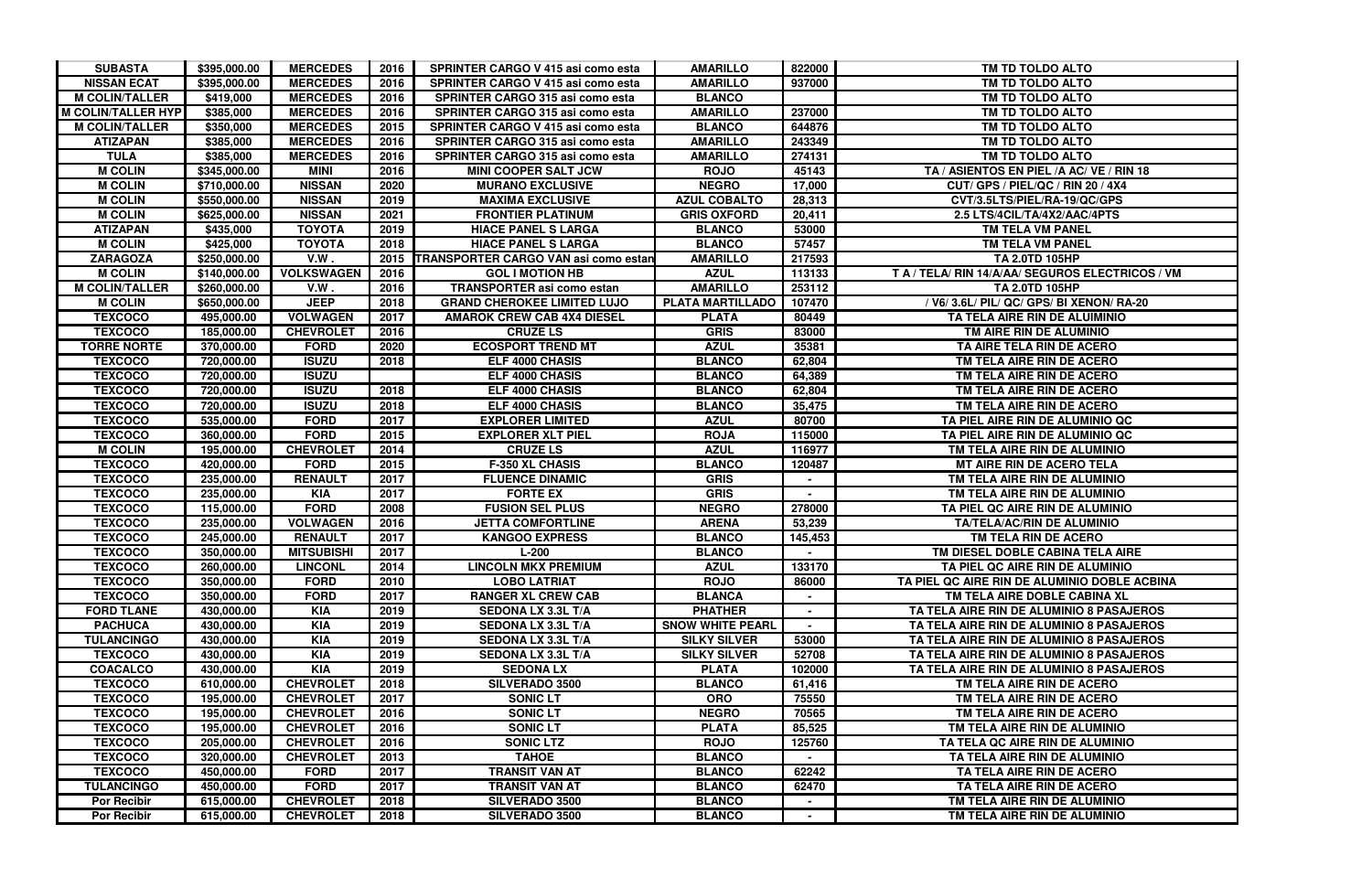| <b>ZONA ESMERALDA</b><br><b>FORD</b><br>2021<br><b>AZUL</b><br>9000<br>TA PIEL VE AAC FN RA-17 QC<br>\$675,000<br><b>ESCAPE SEL HYBRYD</b><br><b>YARIS S SEDAN</b><br><b>ATIZAPAN</b><br>\$275,000<br><b>TOYOTA</b><br>2020<br><b>NEGRO</b><br>32000<br>TM TEL VE FN RA-15<br><b>ATIZAPAN</b><br><b>FORD</b><br>2017<br>TA PIEL VE AAC RA-17 QC<br>\$295,000<br><b>FUSION SE ADVANCE</b><br><b>ROJO</b><br>127000<br>2018<br><b>ATIZAPAN</b><br><b>CHEVROLET</b><br><b>BLANCO</b><br>63000<br>\$630,000<br><b>SILVERADO 3500</b><br>TA TELA VE CAJA SECA<br><b>ATIZAPAN</b><br>\$215,000<br><b>CHEVROLET</b><br>2021<br><b>BEAT LTZ HB</b><br><b>AZUL</b><br>22000<br>TM AAC TELA VE FN RA-14<br>2021<br><b>NARANJA</b><br><b>X RECIBIR</b><br>\$265,000<br><b>CHEVROLET</b><br><b>SPARK ACTIVE</b><br>20000<br>TM TELA VE AAC FN RIELES RA-15<br><b>ATIZAPAN</b><br>\$275,000<br><b>CHEVROLET</b><br>2021<br><b>ONIX LT</b><br><b>ROJO</b><br>51000<br>TM TELA VE AAC RA-15<br><b>M COLIN</b><br><b>FORD</b><br>2020<br><b>AZUL</b><br><b>ESCAPE TITANIUM</b><br>18,000<br>TA AAC QCC RA18<br>\$595,000<br><b>X RECIBIR</b><br><b>FORD</b><br>2014<br><b>FOCUS HB SE</b><br><b>GRIS</b><br>48,000<br>TM TELA VE AAC FN RA-16<br><b>ZONA ESMERALDA</b><br>2017<br>71000<br>\$365,000<br><b>FORD</b><br><b>ESCAPE TREN ADVANCE</b><br><b>BLANCO</b><br>TA PIEL VE AAC FN RA-18 QC<br>2018<br><b>NEGRO</b><br>50000<br><b>ATIZAPAN</b><br>\$560,000<br><b>FORD</b><br><b>EDGE SPORT</b><br>TA/VE/PIEL/RA20"/AA/QC/V6<br>2018<br><b>M COLIN</b><br>\$375,000<br><b>FORD</b><br><b>FUSION SE HYBRYD</b><br><b>GRIS</b><br>28000<br>2.0 TA TELA VE RA17 CR<br>2018<br><b>M COLIN</b><br>\$375,000<br><b>FORD</b><br><b>FUSION SE HYBRYD</b><br><b>BLANCO</b><br>18000<br>2.0 TA TELA VE RA17 CR<br>2018<br><b>ATIZAPAN</b><br><b>HYUNDAI</b><br><b>SONATA SPORT</b><br><b>PLATA</b><br>62000<br>TA PIEL QC FN RA-18<br>\$360,000<br>2015<br><b>ATIZAPAN</b><br><b>JEEP</b><br><b>PATRIOT SPORT</b><br><b>PLATA</b><br>108000<br>\$220,000<br>TM TELA VE AAC FN RA-17<br><b>KAWASAKI</b><br>2019<br><b>NEGRO</b><br>TA 4 TIEMPOS 400CC ARRANQUE ELECTRÓNICO<br><b>M COLIN</b><br>\$120,000<br><b>NINJA 400CC</b><br>1000<br>2015<br><b>MARINO</b><br><b>ATIZAPAN</b><br>\$285,000<br><b>MAZDA</b><br>$CX-51$<br>81000<br>TA TELA VE AAC RA-16<br>2016<br><b>ATIZAPAN</b><br>\$265,000<br><b>MAZDA</b><br><b>3 SEDAN SPORT</b><br><b>MARINO</b><br>72000<br>TA TELA VE AAC FN QC RA-18<br><b>ATIZAPAN</b><br><b>MERCEDES</b><br>2016<br><b>AMARILLO</b><br>\$375,000<br><b>SPRINTER CARGO 316</b><br>81504<br>TA GASOLINA/GAS NATURAL<br><b>TEXCOCO</b><br><b>MERCEDES</b><br>2016<br><b>AMARILLO</b><br>251910<br>\$400,000<br><b>SPRINTER CARGO V 315</b><br>TM TD TOLDO ALTO<br><b>TEXCOCO</b><br><b>MERCEDES</b><br><b>AMARILLO</b><br>253000<br>\$400,000<br>2016<br><b>SPRINTER CARGO V 315</b><br>TM TD TOLDO ALTO<br><b>ATIZAPAN</b><br><b>NISSAN</b><br>2016<br><b>ARENA</b><br>\$400,000<br><b>PATHFINDER EXCLUSIVE</b><br>91000<br>TA PIEL VE AAC FN QC 7 PAS 4X4<br><b>NISSAN</b><br>78000<br><b>ATIZAPAN</b><br>\$280,000<br>2017<br><b>SENTRA EXCLUSIVE</b><br><b>AZUL</b><br><b>CVT PIEL AAC VE FN RA-17</b><br><b>NISSAN</b><br>38000<br><b>ZARAGOZA</b><br>\$260,000<br>2019<br><b>VERSA ADVANCE</b><br><b>PLATA</b><br>TM TELA VE AAC RA-16<br><b>ATIZAPAN</b><br>2017<br><b>RENAULT</b><br><b>FLUENCE PRIVILEGE</b><br><b>GRIS</b><br>73000<br>TA PIEL VE AAC FN QC BOSE RA-17<br>\$250,000<br><b>SUZUKI</b><br>2011<br><b>BLANCO</b><br>181000<br>TA PIEL VE AAC RA.-16<br><b>ATIZAPAN</b><br>\$160,000<br><b>VITARA GLS</b><br><b>ATIZAPAN</b><br><b>VOLKSWAGEN</b><br>2016<br><b>AZUL</b><br>\$220,000<br><b>JETTA 2.0</b><br>116000<br>TM TELA AAC VE R-16<br>2015<br><b>X RECIBIR</b><br><b>VOLKSWAGEN</b><br><b>CADDY MAXI</b><br><b>BLANCO</b><br>204000<br>TM TELA VM R-15<br>2018<br><b>M COLIN</b><br>\$95,000<br>YAMAHA<br><b>MT03</b><br><b>PLATA</b><br>19083<br>4 TIEMPOS ARRANQUE ELECTRICO 300 cc<br><b>ATIZAPAN</b><br><b>ISUZU</b><br>2018<br><b>BLANCO</b><br><b>ELF 400 CHASIS CABINA</b><br>62000<br><b>TM TELA DIESEL</b><br>\$750,000<br><b>M COLIN</b><br><b>CHEVROLET</b><br>2017<br><b>AVEOLT</b><br><b>BCO</b><br>TM TELA VE AAC R15 L11<br>\$160,000.00<br><b>AVEOLT</b><br><b>M COLIN</b><br>\$160,000.00<br><b>CHEVROLET</b><br>2017<br><b>BCO</b><br>128,023<br>TM TELA VE AAC R15 L12<br>2017<br><b>ATIZAPAN</b><br><b>CHEVROLET</b><br><b>AVEOLT</b><br><b>BCO</b><br>126,447<br>TM TELA VE AAC R15 L33<br>\$160,000.00<br><b>TEXCOCO</b><br><b>CHEVROLET</b><br>2016<br><b>AVEOLT</b><br><b>BCO</b><br>111,737<br>\$150,000.00<br>TM TELA VE AAC R15 L55<br><b>LINDA</b><br>\$160,000.00<br><b>CHEVROLET</b><br>2017<br><b>AVEOLT</b><br><b>BCO</b><br>TM TELA VE AAC R15 L92<br><b>LINDA</b><br><b>AVEOLT</b><br><b>BCO</b><br>\$160,000.00<br><b>CHEVROLET</b><br>2017<br>TM TELA VE AAC R15 L94<br><b>AVEOLT</b><br><b>BCO</b><br><b>LINDA</b><br>\$160,000.00<br><b>CHEVROLET</b><br>2017<br>TM TELA VE AAC R15 L102<br><b>AVEO LT</b><br><b>TEXCOCO</b><br><b>CHEVROLET</b><br>2017<br><b>BCO</b><br>127,000<br>\$160,000.00<br>TM TELA VE AAC R15 L104<br><b>AVEOLT</b><br><b>BCO</b><br>82,253<br><b>LINDA</b><br>\$130,000.00<br><b>CHEVROLET</b><br>2014<br>TM TELA VE AAC R15 L110<br><b>CHEVROLET</b><br><b>AVEOLT</b><br><b>BCO</b><br>156,647<br><b>LINDA</b><br>\$160,000.00<br>2017<br>TM TELA VE AAC R15 L27<br><b>LINDA</b><br><b>CHEVROLET</b><br>2016<br><b>AVEOLT</b><br>111,834<br>TM TELA VE AAC R15 L95<br>\$150,000.00<br><b>BCO</b><br><b>AVEOLT</b><br><b>BCO</b><br><b>PACHUCA</b><br><b>CHEVROLET</b><br>2017<br>97,290<br>TM TELA VE AAC R15 L89<br>\$164,000.00<br><b>RAM 700 CAB SENCILLA</b><br><b>LINDA</b><br>\$260,000.00<br><b>DODGE</b><br>2019<br><b>BLANCO</b><br>40,000<br>TM TELA VE AAC RA16<br><b>TOYOTA</b><br>2018<br><b>YARIS R</b><br><b>ROJO</b><br>TA TELA VE AAC RA16<br><b>LINDA</b><br>\$255,000.00<br>53,888<br><b>CHEVROLET</b><br><b>CAVALIER PREMIER</b><br><b>NEGRO</b><br><b>LINDA</b><br>\$305,000<br>2019<br>35,000<br>TA TELA VE QUEMACOCO AAC RA16<br><b>LINDA</b><br><b>NISSAN</b><br>2018<br><b>NOTE SR</b><br><b>PLATA</b><br>77,000<br>TM TELA VE AAC RA16<br>\$238,000<br><b>TRAXLT</b><br><b>LINDA</b><br>\$218,000<br><b>CHEVROLET</b><br>2016<br><b>ROJO</b><br>65,000<br>TA TELA VE AAC RA16<br><b>LINDA</b><br><b>MAZDA</b><br>2020<br><b>MAZDA 2 I TOURING</b><br><b>ROJO</b><br>12,000<br>TM TELA VE AAC RA16<br>\$310,000.00<br><b>LINDA</b><br><b>FORD</b><br>2015<br><b>FIESTAS</b><br><b>NEGRO</b><br>TM TELA VE AAC RA16<br>\$140,000.00<br>2015<br><b>VERSA ADVANCE</b><br><b>GRIS</b><br><b>LINDA</b><br><b>NISSAN</b><br>40,000<br>TA TELA VE AAC RA15<br>\$180,000<br><b>LINDA</b> | <b>ATIZAPAN</b> | \$735,000 | <b>LINCOLN</b> | 2019 | <b>NAUTILUS RESERVE</b>  | <b>NEGRO OBSIDIANA</b> | 37000  | TA RA21 PIEL AAC 2.7 v6 |
|---------------------------------------------------------------------------------------------------------------------------------------------------------------------------------------------------------------------------------------------------------------------------------------------------------------------------------------------------------------------------------------------------------------------------------------------------------------------------------------------------------------------------------------------------------------------------------------------------------------------------------------------------------------------------------------------------------------------------------------------------------------------------------------------------------------------------------------------------------------------------------------------------------------------------------------------------------------------------------------------------------------------------------------------------------------------------------------------------------------------------------------------------------------------------------------------------------------------------------------------------------------------------------------------------------------------------------------------------------------------------------------------------------------------------------------------------------------------------------------------------------------------------------------------------------------------------------------------------------------------------------------------------------------------------------------------------------------------------------------------------------------------------------------------------------------------------------------------------------------------------------------------------------------------------------------------------------------------------------------------------------------------------------------------------------------------------------------------------------------------------------------------------------------------------------------------------------------------------------------------------------------------------------------------------------------------------------------------------------------------------------------------------------------------------------------------------------------------------------------------------------------------------------------------------------------------------------------------------------------------------------------------------------------------------------------------------------------------------------------------------------------------------------------------------------------------------------------------------------------------------------------------------------------------------------------------------------------------------------------------------------------------------------------------------------------------------------------------------------------------------------------------------------------------------------------------------------------------------------------------------------------------------------------------------------------------------------------------------------------------------------------------------------------------------------------------------------------------------------------------------------------------------------------------------------------------------------------------------------------------------------------------------------------------------------------------------------------------------------------------------------------------------------------------------------------------------------------------------------------------------------------------------------------------------------------------------------------------------------------------------------------------------------------------------------------------------------------------------------------------------------------------------------------------------------------------------------------------------------------------------------------------------------------------------------------------------------------------------------------------------------------------------------------------------------------------------------------------------------------------------------------------------------------------------------------------------------------------------------------------------------------------------------------------------------------------------------------------------------------------------------------------------------------------------------------------------------------------------------------------------------------------------------------------------------------------------------------------------------------------------------------------------------------------------------------------------------------------------------------------------------------------------------------------------------------------------------------------------------------------------------------------------------------------------------------------------------------------------------------------------------------------------------------------------------------------------------------------------------------------------------------------------------------------------------------------------------------------------------------------------------------------------------------------------------------------------------------------------------------------------------------------------------------------------------------------------------------------------------------------------------------------------------------------------------------------------------------------------------------------------------------------------------------------------------------------------------------------------------------------------------------------------------------------------------------------------------------------------------------------------------------------------------------------------------------------------------------------------------------------------------------------------------------------------------------------------------------------------------------------------------------------------------------------------------------------------------------------------------------------------------------------------------------------------------------------------------------------------------------------------------------------------------------------------------------------|-----------------|-----------|----------------|------|--------------------------|------------------------|--------|-------------------------|
|                                                                                                                                                                                                                                                                                                                                                                                                                                                                                                                                                                                                                                                                                                                                                                                                                                                                                                                                                                                                                                                                                                                                                                                                                                                                                                                                                                                                                                                                                                                                                                                                                                                                                                                                                                                                                                                                                                                                                                                                                                                                                                                                                                                                                                                                                                                                                                                                                                                                                                                                                                                                                                                                                                                                                                                                                                                                                                                                                                                                                                                                                                                                                                                                                                                                                                                                                                                                                                                                                                                                                                                                                                                                                                                                                                                                                                                                                                                                                                                                                                                                                                                                                                                                                                                                                                                                                                                                                                                                                                                                                                                                                                                                                                                                                                                                                                                                                                                                                                                                                                                                                                                                                                                                                                                                                                                                                                                                                                                                                                                                                                                                                                                                                                                                                                                                                                                                                                                                                                                                                                                                                                                                                                                                                                                                                                                                                                                                                                                                                                                                                                                                                                                                                                                                                                                                                     |                 |           |                |      |                          |                        |        |                         |
|                                                                                                                                                                                                                                                                                                                                                                                                                                                                                                                                                                                                                                                                                                                                                                                                                                                                                                                                                                                                                                                                                                                                                                                                                                                                                                                                                                                                                                                                                                                                                                                                                                                                                                                                                                                                                                                                                                                                                                                                                                                                                                                                                                                                                                                                                                                                                                                                                                                                                                                                                                                                                                                                                                                                                                                                                                                                                                                                                                                                                                                                                                                                                                                                                                                                                                                                                                                                                                                                                                                                                                                                                                                                                                                                                                                                                                                                                                                                                                                                                                                                                                                                                                                                                                                                                                                                                                                                                                                                                                                                                                                                                                                                                                                                                                                                                                                                                                                                                                                                                                                                                                                                                                                                                                                                                                                                                                                                                                                                                                                                                                                                                                                                                                                                                                                                                                                                                                                                                                                                                                                                                                                                                                                                                                                                                                                                                                                                                                                                                                                                                                                                                                                                                                                                                                                                                     |                 |           |                |      |                          |                        |        |                         |
|                                                                                                                                                                                                                                                                                                                                                                                                                                                                                                                                                                                                                                                                                                                                                                                                                                                                                                                                                                                                                                                                                                                                                                                                                                                                                                                                                                                                                                                                                                                                                                                                                                                                                                                                                                                                                                                                                                                                                                                                                                                                                                                                                                                                                                                                                                                                                                                                                                                                                                                                                                                                                                                                                                                                                                                                                                                                                                                                                                                                                                                                                                                                                                                                                                                                                                                                                                                                                                                                                                                                                                                                                                                                                                                                                                                                                                                                                                                                                                                                                                                                                                                                                                                                                                                                                                                                                                                                                                                                                                                                                                                                                                                                                                                                                                                                                                                                                                                                                                                                                                                                                                                                                                                                                                                                                                                                                                                                                                                                                                                                                                                                                                                                                                                                                                                                                                                                                                                                                                                                                                                                                                                                                                                                                                                                                                                                                                                                                                                                                                                                                                                                                                                                                                                                                                                                                     |                 |           |                |      |                          |                        |        |                         |
|                                                                                                                                                                                                                                                                                                                                                                                                                                                                                                                                                                                                                                                                                                                                                                                                                                                                                                                                                                                                                                                                                                                                                                                                                                                                                                                                                                                                                                                                                                                                                                                                                                                                                                                                                                                                                                                                                                                                                                                                                                                                                                                                                                                                                                                                                                                                                                                                                                                                                                                                                                                                                                                                                                                                                                                                                                                                                                                                                                                                                                                                                                                                                                                                                                                                                                                                                                                                                                                                                                                                                                                                                                                                                                                                                                                                                                                                                                                                                                                                                                                                                                                                                                                                                                                                                                                                                                                                                                                                                                                                                                                                                                                                                                                                                                                                                                                                                                                                                                                                                                                                                                                                                                                                                                                                                                                                                                                                                                                                                                                                                                                                                                                                                                                                                                                                                                                                                                                                                                                                                                                                                                                                                                                                                                                                                                                                                                                                                                                                                                                                                                                                                                                                                                                                                                                                                     |                 |           |                |      |                          |                        |        |                         |
|                                                                                                                                                                                                                                                                                                                                                                                                                                                                                                                                                                                                                                                                                                                                                                                                                                                                                                                                                                                                                                                                                                                                                                                                                                                                                                                                                                                                                                                                                                                                                                                                                                                                                                                                                                                                                                                                                                                                                                                                                                                                                                                                                                                                                                                                                                                                                                                                                                                                                                                                                                                                                                                                                                                                                                                                                                                                                                                                                                                                                                                                                                                                                                                                                                                                                                                                                                                                                                                                                                                                                                                                                                                                                                                                                                                                                                                                                                                                                                                                                                                                                                                                                                                                                                                                                                                                                                                                                                                                                                                                                                                                                                                                                                                                                                                                                                                                                                                                                                                                                                                                                                                                                                                                                                                                                                                                                                                                                                                                                                                                                                                                                                                                                                                                                                                                                                                                                                                                                                                                                                                                                                                                                                                                                                                                                                                                                                                                                                                                                                                                                                                                                                                                                                                                                                                                                     |                 |           |                |      |                          |                        |        |                         |
|                                                                                                                                                                                                                                                                                                                                                                                                                                                                                                                                                                                                                                                                                                                                                                                                                                                                                                                                                                                                                                                                                                                                                                                                                                                                                                                                                                                                                                                                                                                                                                                                                                                                                                                                                                                                                                                                                                                                                                                                                                                                                                                                                                                                                                                                                                                                                                                                                                                                                                                                                                                                                                                                                                                                                                                                                                                                                                                                                                                                                                                                                                                                                                                                                                                                                                                                                                                                                                                                                                                                                                                                                                                                                                                                                                                                                                                                                                                                                                                                                                                                                                                                                                                                                                                                                                                                                                                                                                                                                                                                                                                                                                                                                                                                                                                                                                                                                                                                                                                                                                                                                                                                                                                                                                                                                                                                                                                                                                                                                                                                                                                                                                                                                                                                                                                                                                                                                                                                                                                                                                                                                                                                                                                                                                                                                                                                                                                                                                                                                                                                                                                                                                                                                                                                                                                                                     |                 |           |                |      |                          |                        |        |                         |
|                                                                                                                                                                                                                                                                                                                                                                                                                                                                                                                                                                                                                                                                                                                                                                                                                                                                                                                                                                                                                                                                                                                                                                                                                                                                                                                                                                                                                                                                                                                                                                                                                                                                                                                                                                                                                                                                                                                                                                                                                                                                                                                                                                                                                                                                                                                                                                                                                                                                                                                                                                                                                                                                                                                                                                                                                                                                                                                                                                                                                                                                                                                                                                                                                                                                                                                                                                                                                                                                                                                                                                                                                                                                                                                                                                                                                                                                                                                                                                                                                                                                                                                                                                                                                                                                                                                                                                                                                                                                                                                                                                                                                                                                                                                                                                                                                                                                                                                                                                                                                                                                                                                                                                                                                                                                                                                                                                                                                                                                                                                                                                                                                                                                                                                                                                                                                                                                                                                                                                                                                                                                                                                                                                                                                                                                                                                                                                                                                                                                                                                                                                                                                                                                                                                                                                                                                     |                 |           |                |      |                          |                        |        |                         |
|                                                                                                                                                                                                                                                                                                                                                                                                                                                                                                                                                                                                                                                                                                                                                                                                                                                                                                                                                                                                                                                                                                                                                                                                                                                                                                                                                                                                                                                                                                                                                                                                                                                                                                                                                                                                                                                                                                                                                                                                                                                                                                                                                                                                                                                                                                                                                                                                                                                                                                                                                                                                                                                                                                                                                                                                                                                                                                                                                                                                                                                                                                                                                                                                                                                                                                                                                                                                                                                                                                                                                                                                                                                                                                                                                                                                                                                                                                                                                                                                                                                                                                                                                                                                                                                                                                                                                                                                                                                                                                                                                                                                                                                                                                                                                                                                                                                                                                                                                                                                                                                                                                                                                                                                                                                                                                                                                                                                                                                                                                                                                                                                                                                                                                                                                                                                                                                                                                                                                                                                                                                                                                                                                                                                                                                                                                                                                                                                                                                                                                                                                                                                                                                                                                                                                                                                                     |                 |           |                |      |                          |                        |        |                         |
|                                                                                                                                                                                                                                                                                                                                                                                                                                                                                                                                                                                                                                                                                                                                                                                                                                                                                                                                                                                                                                                                                                                                                                                                                                                                                                                                                                                                                                                                                                                                                                                                                                                                                                                                                                                                                                                                                                                                                                                                                                                                                                                                                                                                                                                                                                                                                                                                                                                                                                                                                                                                                                                                                                                                                                                                                                                                                                                                                                                                                                                                                                                                                                                                                                                                                                                                                                                                                                                                                                                                                                                                                                                                                                                                                                                                                                                                                                                                                                                                                                                                                                                                                                                                                                                                                                                                                                                                                                                                                                                                                                                                                                                                                                                                                                                                                                                                                                                                                                                                                                                                                                                                                                                                                                                                                                                                                                                                                                                                                                                                                                                                                                                                                                                                                                                                                                                                                                                                                                                                                                                                                                                                                                                                                                                                                                                                                                                                                                                                                                                                                                                                                                                                                                                                                                                                                     |                 |           |                |      |                          |                        |        |                         |
|                                                                                                                                                                                                                                                                                                                                                                                                                                                                                                                                                                                                                                                                                                                                                                                                                                                                                                                                                                                                                                                                                                                                                                                                                                                                                                                                                                                                                                                                                                                                                                                                                                                                                                                                                                                                                                                                                                                                                                                                                                                                                                                                                                                                                                                                                                                                                                                                                                                                                                                                                                                                                                                                                                                                                                                                                                                                                                                                                                                                                                                                                                                                                                                                                                                                                                                                                                                                                                                                                                                                                                                                                                                                                                                                                                                                                                                                                                                                                                                                                                                                                                                                                                                                                                                                                                                                                                                                                                                                                                                                                                                                                                                                                                                                                                                                                                                                                                                                                                                                                                                                                                                                                                                                                                                                                                                                                                                                                                                                                                                                                                                                                                                                                                                                                                                                                                                                                                                                                                                                                                                                                                                                                                                                                                                                                                                                                                                                                                                                                                                                                                                                                                                                                                                                                                                                                     |                 |           |                |      |                          |                        |        |                         |
|                                                                                                                                                                                                                                                                                                                                                                                                                                                                                                                                                                                                                                                                                                                                                                                                                                                                                                                                                                                                                                                                                                                                                                                                                                                                                                                                                                                                                                                                                                                                                                                                                                                                                                                                                                                                                                                                                                                                                                                                                                                                                                                                                                                                                                                                                                                                                                                                                                                                                                                                                                                                                                                                                                                                                                                                                                                                                                                                                                                                                                                                                                                                                                                                                                                                                                                                                                                                                                                                                                                                                                                                                                                                                                                                                                                                                                                                                                                                                                                                                                                                                                                                                                                                                                                                                                                                                                                                                                                                                                                                                                                                                                                                                                                                                                                                                                                                                                                                                                                                                                                                                                                                                                                                                                                                                                                                                                                                                                                                                                                                                                                                                                                                                                                                                                                                                                                                                                                                                                                                                                                                                                                                                                                                                                                                                                                                                                                                                                                                                                                                                                                                                                                                                                                                                                                                                     |                 |           |                |      |                          |                        |        |                         |
|                                                                                                                                                                                                                                                                                                                                                                                                                                                                                                                                                                                                                                                                                                                                                                                                                                                                                                                                                                                                                                                                                                                                                                                                                                                                                                                                                                                                                                                                                                                                                                                                                                                                                                                                                                                                                                                                                                                                                                                                                                                                                                                                                                                                                                                                                                                                                                                                                                                                                                                                                                                                                                                                                                                                                                                                                                                                                                                                                                                                                                                                                                                                                                                                                                                                                                                                                                                                                                                                                                                                                                                                                                                                                                                                                                                                                                                                                                                                                                                                                                                                                                                                                                                                                                                                                                                                                                                                                                                                                                                                                                                                                                                                                                                                                                                                                                                                                                                                                                                                                                                                                                                                                                                                                                                                                                                                                                                                                                                                                                                                                                                                                                                                                                                                                                                                                                                                                                                                                                                                                                                                                                                                                                                                                                                                                                                                                                                                                                                                                                                                                                                                                                                                                                                                                                                                                     |                 |           |                |      |                          |                        |        |                         |
|                                                                                                                                                                                                                                                                                                                                                                                                                                                                                                                                                                                                                                                                                                                                                                                                                                                                                                                                                                                                                                                                                                                                                                                                                                                                                                                                                                                                                                                                                                                                                                                                                                                                                                                                                                                                                                                                                                                                                                                                                                                                                                                                                                                                                                                                                                                                                                                                                                                                                                                                                                                                                                                                                                                                                                                                                                                                                                                                                                                                                                                                                                                                                                                                                                                                                                                                                                                                                                                                                                                                                                                                                                                                                                                                                                                                                                                                                                                                                                                                                                                                                                                                                                                                                                                                                                                                                                                                                                                                                                                                                                                                                                                                                                                                                                                                                                                                                                                                                                                                                                                                                                                                                                                                                                                                                                                                                                                                                                                                                                                                                                                                                                                                                                                                                                                                                                                                                                                                                                                                                                                                                                                                                                                                                                                                                                                                                                                                                                                                                                                                                                                                                                                                                                                                                                                                                     |                 |           |                |      |                          |                        |        |                         |
|                                                                                                                                                                                                                                                                                                                                                                                                                                                                                                                                                                                                                                                                                                                                                                                                                                                                                                                                                                                                                                                                                                                                                                                                                                                                                                                                                                                                                                                                                                                                                                                                                                                                                                                                                                                                                                                                                                                                                                                                                                                                                                                                                                                                                                                                                                                                                                                                                                                                                                                                                                                                                                                                                                                                                                                                                                                                                                                                                                                                                                                                                                                                                                                                                                                                                                                                                                                                                                                                                                                                                                                                                                                                                                                                                                                                                                                                                                                                                                                                                                                                                                                                                                                                                                                                                                                                                                                                                                                                                                                                                                                                                                                                                                                                                                                                                                                                                                                                                                                                                                                                                                                                                                                                                                                                                                                                                                                                                                                                                                                                                                                                                                                                                                                                                                                                                                                                                                                                                                                                                                                                                                                                                                                                                                                                                                                                                                                                                                                                                                                                                                                                                                                                                                                                                                                                                     |                 |           |                |      |                          |                        |        |                         |
|                                                                                                                                                                                                                                                                                                                                                                                                                                                                                                                                                                                                                                                                                                                                                                                                                                                                                                                                                                                                                                                                                                                                                                                                                                                                                                                                                                                                                                                                                                                                                                                                                                                                                                                                                                                                                                                                                                                                                                                                                                                                                                                                                                                                                                                                                                                                                                                                                                                                                                                                                                                                                                                                                                                                                                                                                                                                                                                                                                                                                                                                                                                                                                                                                                                                                                                                                                                                                                                                                                                                                                                                                                                                                                                                                                                                                                                                                                                                                                                                                                                                                                                                                                                                                                                                                                                                                                                                                                                                                                                                                                                                                                                                                                                                                                                                                                                                                                                                                                                                                                                                                                                                                                                                                                                                                                                                                                                                                                                                                                                                                                                                                                                                                                                                                                                                                                                                                                                                                                                                                                                                                                                                                                                                                                                                                                                                                                                                                                                                                                                                                                                                                                                                                                                                                                                                                     |                 |           |                |      |                          |                        |        |                         |
|                                                                                                                                                                                                                                                                                                                                                                                                                                                                                                                                                                                                                                                                                                                                                                                                                                                                                                                                                                                                                                                                                                                                                                                                                                                                                                                                                                                                                                                                                                                                                                                                                                                                                                                                                                                                                                                                                                                                                                                                                                                                                                                                                                                                                                                                                                                                                                                                                                                                                                                                                                                                                                                                                                                                                                                                                                                                                                                                                                                                                                                                                                                                                                                                                                                                                                                                                                                                                                                                                                                                                                                                                                                                                                                                                                                                                                                                                                                                                                                                                                                                                                                                                                                                                                                                                                                                                                                                                                                                                                                                                                                                                                                                                                                                                                                                                                                                                                                                                                                                                                                                                                                                                                                                                                                                                                                                                                                                                                                                                                                                                                                                                                                                                                                                                                                                                                                                                                                                                                                                                                                                                                                                                                                                                                                                                                                                                                                                                                                                                                                                                                                                                                                                                                                                                                                                                     |                 |           |                |      |                          |                        |        |                         |
|                                                                                                                                                                                                                                                                                                                                                                                                                                                                                                                                                                                                                                                                                                                                                                                                                                                                                                                                                                                                                                                                                                                                                                                                                                                                                                                                                                                                                                                                                                                                                                                                                                                                                                                                                                                                                                                                                                                                                                                                                                                                                                                                                                                                                                                                                                                                                                                                                                                                                                                                                                                                                                                                                                                                                                                                                                                                                                                                                                                                                                                                                                                                                                                                                                                                                                                                                                                                                                                                                                                                                                                                                                                                                                                                                                                                                                                                                                                                                                                                                                                                                                                                                                                                                                                                                                                                                                                                                                                                                                                                                                                                                                                                                                                                                                                                                                                                                                                                                                                                                                                                                                                                                                                                                                                                                                                                                                                                                                                                                                                                                                                                                                                                                                                                                                                                                                                                                                                                                                                                                                                                                                                                                                                                                                                                                                                                                                                                                                                                                                                                                                                                                                                                                                                                                                                                                     |                 |           |                |      |                          |                        |        |                         |
|                                                                                                                                                                                                                                                                                                                                                                                                                                                                                                                                                                                                                                                                                                                                                                                                                                                                                                                                                                                                                                                                                                                                                                                                                                                                                                                                                                                                                                                                                                                                                                                                                                                                                                                                                                                                                                                                                                                                                                                                                                                                                                                                                                                                                                                                                                                                                                                                                                                                                                                                                                                                                                                                                                                                                                                                                                                                                                                                                                                                                                                                                                                                                                                                                                                                                                                                                                                                                                                                                                                                                                                                                                                                                                                                                                                                                                                                                                                                                                                                                                                                                                                                                                                                                                                                                                                                                                                                                                                                                                                                                                                                                                                                                                                                                                                                                                                                                                                                                                                                                                                                                                                                                                                                                                                                                                                                                                                                                                                                                                                                                                                                                                                                                                                                                                                                                                                                                                                                                                                                                                                                                                                                                                                                                                                                                                                                                                                                                                                                                                                                                                                                                                                                                                                                                                                                                     |                 |           |                |      |                          |                        |        |                         |
|                                                                                                                                                                                                                                                                                                                                                                                                                                                                                                                                                                                                                                                                                                                                                                                                                                                                                                                                                                                                                                                                                                                                                                                                                                                                                                                                                                                                                                                                                                                                                                                                                                                                                                                                                                                                                                                                                                                                                                                                                                                                                                                                                                                                                                                                                                                                                                                                                                                                                                                                                                                                                                                                                                                                                                                                                                                                                                                                                                                                                                                                                                                                                                                                                                                                                                                                                                                                                                                                                                                                                                                                                                                                                                                                                                                                                                                                                                                                                                                                                                                                                                                                                                                                                                                                                                                                                                                                                                                                                                                                                                                                                                                                                                                                                                                                                                                                                                                                                                                                                                                                                                                                                                                                                                                                                                                                                                                                                                                                                                                                                                                                                                                                                                                                                                                                                                                                                                                                                                                                                                                                                                                                                                                                                                                                                                                                                                                                                                                                                                                                                                                                                                                                                                                                                                                                                     |                 |           |                |      |                          |                        |        |                         |
|                                                                                                                                                                                                                                                                                                                                                                                                                                                                                                                                                                                                                                                                                                                                                                                                                                                                                                                                                                                                                                                                                                                                                                                                                                                                                                                                                                                                                                                                                                                                                                                                                                                                                                                                                                                                                                                                                                                                                                                                                                                                                                                                                                                                                                                                                                                                                                                                                                                                                                                                                                                                                                                                                                                                                                                                                                                                                                                                                                                                                                                                                                                                                                                                                                                                                                                                                                                                                                                                                                                                                                                                                                                                                                                                                                                                                                                                                                                                                                                                                                                                                                                                                                                                                                                                                                                                                                                                                                                                                                                                                                                                                                                                                                                                                                                                                                                                                                                                                                                                                                                                                                                                                                                                                                                                                                                                                                                                                                                                                                                                                                                                                                                                                                                                                                                                                                                                                                                                                                                                                                                                                                                                                                                                                                                                                                                                                                                                                                                                                                                                                                                                                                                                                                                                                                                                                     |                 |           |                |      |                          |                        |        |                         |
|                                                                                                                                                                                                                                                                                                                                                                                                                                                                                                                                                                                                                                                                                                                                                                                                                                                                                                                                                                                                                                                                                                                                                                                                                                                                                                                                                                                                                                                                                                                                                                                                                                                                                                                                                                                                                                                                                                                                                                                                                                                                                                                                                                                                                                                                                                                                                                                                                                                                                                                                                                                                                                                                                                                                                                                                                                                                                                                                                                                                                                                                                                                                                                                                                                                                                                                                                                                                                                                                                                                                                                                                                                                                                                                                                                                                                                                                                                                                                                                                                                                                                                                                                                                                                                                                                                                                                                                                                                                                                                                                                                                                                                                                                                                                                                                                                                                                                                                                                                                                                                                                                                                                                                                                                                                                                                                                                                                                                                                                                                                                                                                                                                                                                                                                                                                                                                                                                                                                                                                                                                                                                                                                                                                                                                                                                                                                                                                                                                                                                                                                                                                                                                                                                                                                                                                                                     |                 |           |                |      |                          |                        |        |                         |
|                                                                                                                                                                                                                                                                                                                                                                                                                                                                                                                                                                                                                                                                                                                                                                                                                                                                                                                                                                                                                                                                                                                                                                                                                                                                                                                                                                                                                                                                                                                                                                                                                                                                                                                                                                                                                                                                                                                                                                                                                                                                                                                                                                                                                                                                                                                                                                                                                                                                                                                                                                                                                                                                                                                                                                                                                                                                                                                                                                                                                                                                                                                                                                                                                                                                                                                                                                                                                                                                                                                                                                                                                                                                                                                                                                                                                                                                                                                                                                                                                                                                                                                                                                                                                                                                                                                                                                                                                                                                                                                                                                                                                                                                                                                                                                                                                                                                                                                                                                                                                                                                                                                                                                                                                                                                                                                                                                                                                                                                                                                                                                                                                                                                                                                                                                                                                                                                                                                                                                                                                                                                                                                                                                                                                                                                                                                                                                                                                                                                                                                                                                                                                                                                                                                                                                                                                     |                 |           |                |      |                          |                        |        |                         |
|                                                                                                                                                                                                                                                                                                                                                                                                                                                                                                                                                                                                                                                                                                                                                                                                                                                                                                                                                                                                                                                                                                                                                                                                                                                                                                                                                                                                                                                                                                                                                                                                                                                                                                                                                                                                                                                                                                                                                                                                                                                                                                                                                                                                                                                                                                                                                                                                                                                                                                                                                                                                                                                                                                                                                                                                                                                                                                                                                                                                                                                                                                                                                                                                                                                                                                                                                                                                                                                                                                                                                                                                                                                                                                                                                                                                                                                                                                                                                                                                                                                                                                                                                                                                                                                                                                                                                                                                                                                                                                                                                                                                                                                                                                                                                                                                                                                                                                                                                                                                                                                                                                                                                                                                                                                                                                                                                                                                                                                                                                                                                                                                                                                                                                                                                                                                                                                                                                                                                                                                                                                                                                                                                                                                                                                                                                                                                                                                                                                                                                                                                                                                                                                                                                                                                                                                                     |                 |           |                |      |                          |                        |        |                         |
|                                                                                                                                                                                                                                                                                                                                                                                                                                                                                                                                                                                                                                                                                                                                                                                                                                                                                                                                                                                                                                                                                                                                                                                                                                                                                                                                                                                                                                                                                                                                                                                                                                                                                                                                                                                                                                                                                                                                                                                                                                                                                                                                                                                                                                                                                                                                                                                                                                                                                                                                                                                                                                                                                                                                                                                                                                                                                                                                                                                                                                                                                                                                                                                                                                                                                                                                                                                                                                                                                                                                                                                                                                                                                                                                                                                                                                                                                                                                                                                                                                                                                                                                                                                                                                                                                                                                                                                                                                                                                                                                                                                                                                                                                                                                                                                                                                                                                                                                                                                                                                                                                                                                                                                                                                                                                                                                                                                                                                                                                                                                                                                                                                                                                                                                                                                                                                                                                                                                                                                                                                                                                                                                                                                                                                                                                                                                                                                                                                                                                                                                                                                                                                                                                                                                                                                                                     |                 |           |                |      |                          |                        |        |                         |
|                                                                                                                                                                                                                                                                                                                                                                                                                                                                                                                                                                                                                                                                                                                                                                                                                                                                                                                                                                                                                                                                                                                                                                                                                                                                                                                                                                                                                                                                                                                                                                                                                                                                                                                                                                                                                                                                                                                                                                                                                                                                                                                                                                                                                                                                                                                                                                                                                                                                                                                                                                                                                                                                                                                                                                                                                                                                                                                                                                                                                                                                                                                                                                                                                                                                                                                                                                                                                                                                                                                                                                                                                                                                                                                                                                                                                                                                                                                                                                                                                                                                                                                                                                                                                                                                                                                                                                                                                                                                                                                                                                                                                                                                                                                                                                                                                                                                                                                                                                                                                                                                                                                                                                                                                                                                                                                                                                                                                                                                                                                                                                                                                                                                                                                                                                                                                                                                                                                                                                                                                                                                                                                                                                                                                                                                                                                                                                                                                                                                                                                                                                                                                                                                                                                                                                                                                     |                 |           |                |      |                          |                        |        |                         |
|                                                                                                                                                                                                                                                                                                                                                                                                                                                                                                                                                                                                                                                                                                                                                                                                                                                                                                                                                                                                                                                                                                                                                                                                                                                                                                                                                                                                                                                                                                                                                                                                                                                                                                                                                                                                                                                                                                                                                                                                                                                                                                                                                                                                                                                                                                                                                                                                                                                                                                                                                                                                                                                                                                                                                                                                                                                                                                                                                                                                                                                                                                                                                                                                                                                                                                                                                                                                                                                                                                                                                                                                                                                                                                                                                                                                                                                                                                                                                                                                                                                                                                                                                                                                                                                                                                                                                                                                                                                                                                                                                                                                                                                                                                                                                                                                                                                                                                                                                                                                                                                                                                                                                                                                                                                                                                                                                                                                                                                                                                                                                                                                                                                                                                                                                                                                                                                                                                                                                                                                                                                                                                                                                                                                                                                                                                                                                                                                                                                                                                                                                                                                                                                                                                                                                                                                                     |                 |           |                |      |                          |                        |        |                         |
|                                                                                                                                                                                                                                                                                                                                                                                                                                                                                                                                                                                                                                                                                                                                                                                                                                                                                                                                                                                                                                                                                                                                                                                                                                                                                                                                                                                                                                                                                                                                                                                                                                                                                                                                                                                                                                                                                                                                                                                                                                                                                                                                                                                                                                                                                                                                                                                                                                                                                                                                                                                                                                                                                                                                                                                                                                                                                                                                                                                                                                                                                                                                                                                                                                                                                                                                                                                                                                                                                                                                                                                                                                                                                                                                                                                                                                                                                                                                                                                                                                                                                                                                                                                                                                                                                                                                                                                                                                                                                                                                                                                                                                                                                                                                                                                                                                                                                                                                                                                                                                                                                                                                                                                                                                                                                                                                                                                                                                                                                                                                                                                                                                                                                                                                                                                                                                                                                                                                                                                                                                                                                                                                                                                                                                                                                                                                                                                                                                                                                                                                                                                                                                                                                                                                                                                                                     |                 |           |                |      |                          |                        |        |                         |
|                                                                                                                                                                                                                                                                                                                                                                                                                                                                                                                                                                                                                                                                                                                                                                                                                                                                                                                                                                                                                                                                                                                                                                                                                                                                                                                                                                                                                                                                                                                                                                                                                                                                                                                                                                                                                                                                                                                                                                                                                                                                                                                                                                                                                                                                                                                                                                                                                                                                                                                                                                                                                                                                                                                                                                                                                                                                                                                                                                                                                                                                                                                                                                                                                                                                                                                                                                                                                                                                                                                                                                                                                                                                                                                                                                                                                                                                                                                                                                                                                                                                                                                                                                                                                                                                                                                                                                                                                                                                                                                                                                                                                                                                                                                                                                                                                                                                                                                                                                                                                                                                                                                                                                                                                                                                                                                                                                                                                                                                                                                                                                                                                                                                                                                                                                                                                                                                                                                                                                                                                                                                                                                                                                                                                                                                                                                                                                                                                                                                                                                                                                                                                                                                                                                                                                                                                     |                 |           |                |      |                          |                        |        |                         |
|                                                                                                                                                                                                                                                                                                                                                                                                                                                                                                                                                                                                                                                                                                                                                                                                                                                                                                                                                                                                                                                                                                                                                                                                                                                                                                                                                                                                                                                                                                                                                                                                                                                                                                                                                                                                                                                                                                                                                                                                                                                                                                                                                                                                                                                                                                                                                                                                                                                                                                                                                                                                                                                                                                                                                                                                                                                                                                                                                                                                                                                                                                                                                                                                                                                                                                                                                                                                                                                                                                                                                                                                                                                                                                                                                                                                                                                                                                                                                                                                                                                                                                                                                                                                                                                                                                                                                                                                                                                                                                                                                                                                                                                                                                                                                                                                                                                                                                                                                                                                                                                                                                                                                                                                                                                                                                                                                                                                                                                                                                                                                                                                                                                                                                                                                                                                                                                                                                                                                                                                                                                                                                                                                                                                                                                                                                                                                                                                                                                                                                                                                                                                                                                                                                                                                                                                                     |                 |           |                |      |                          |                        |        |                         |
|                                                                                                                                                                                                                                                                                                                                                                                                                                                                                                                                                                                                                                                                                                                                                                                                                                                                                                                                                                                                                                                                                                                                                                                                                                                                                                                                                                                                                                                                                                                                                                                                                                                                                                                                                                                                                                                                                                                                                                                                                                                                                                                                                                                                                                                                                                                                                                                                                                                                                                                                                                                                                                                                                                                                                                                                                                                                                                                                                                                                                                                                                                                                                                                                                                                                                                                                                                                                                                                                                                                                                                                                                                                                                                                                                                                                                                                                                                                                                                                                                                                                                                                                                                                                                                                                                                                                                                                                                                                                                                                                                                                                                                                                                                                                                                                                                                                                                                                                                                                                                                                                                                                                                                                                                                                                                                                                                                                                                                                                                                                                                                                                                                                                                                                                                                                                                                                                                                                                                                                                                                                                                                                                                                                                                                                                                                                                                                                                                                                                                                                                                                                                                                                                                                                                                                                                                     |                 |           |                |      |                          |                        |        |                         |
|                                                                                                                                                                                                                                                                                                                                                                                                                                                                                                                                                                                                                                                                                                                                                                                                                                                                                                                                                                                                                                                                                                                                                                                                                                                                                                                                                                                                                                                                                                                                                                                                                                                                                                                                                                                                                                                                                                                                                                                                                                                                                                                                                                                                                                                                                                                                                                                                                                                                                                                                                                                                                                                                                                                                                                                                                                                                                                                                                                                                                                                                                                                                                                                                                                                                                                                                                                                                                                                                                                                                                                                                                                                                                                                                                                                                                                                                                                                                                                                                                                                                                                                                                                                                                                                                                                                                                                                                                                                                                                                                                                                                                                                                                                                                                                                                                                                                                                                                                                                                                                                                                                                                                                                                                                                                                                                                                                                                                                                                                                                                                                                                                                                                                                                                                                                                                                                                                                                                                                                                                                                                                                                                                                                                                                                                                                                                                                                                                                                                                                                                                                                                                                                                                                                                                                                                                     |                 |           |                |      |                          |                        |        |                         |
|                                                                                                                                                                                                                                                                                                                                                                                                                                                                                                                                                                                                                                                                                                                                                                                                                                                                                                                                                                                                                                                                                                                                                                                                                                                                                                                                                                                                                                                                                                                                                                                                                                                                                                                                                                                                                                                                                                                                                                                                                                                                                                                                                                                                                                                                                                                                                                                                                                                                                                                                                                                                                                                                                                                                                                                                                                                                                                                                                                                                                                                                                                                                                                                                                                                                                                                                                                                                                                                                                                                                                                                                                                                                                                                                                                                                                                                                                                                                                                                                                                                                                                                                                                                                                                                                                                                                                                                                                                                                                                                                                                                                                                                                                                                                                                                                                                                                                                                                                                                                                                                                                                                                                                                                                                                                                                                                                                                                                                                                                                                                                                                                                                                                                                                                                                                                                                                                                                                                                                                                                                                                                                                                                                                                                                                                                                                                                                                                                                                                                                                                                                                                                                                                                                                                                                                                                     |                 |           |                |      |                          |                        |        |                         |
|                                                                                                                                                                                                                                                                                                                                                                                                                                                                                                                                                                                                                                                                                                                                                                                                                                                                                                                                                                                                                                                                                                                                                                                                                                                                                                                                                                                                                                                                                                                                                                                                                                                                                                                                                                                                                                                                                                                                                                                                                                                                                                                                                                                                                                                                                                                                                                                                                                                                                                                                                                                                                                                                                                                                                                                                                                                                                                                                                                                                                                                                                                                                                                                                                                                                                                                                                                                                                                                                                                                                                                                                                                                                                                                                                                                                                                                                                                                                                                                                                                                                                                                                                                                                                                                                                                                                                                                                                                                                                                                                                                                                                                                                                                                                                                                                                                                                                                                                                                                                                                                                                                                                                                                                                                                                                                                                                                                                                                                                                                                                                                                                                                                                                                                                                                                                                                                                                                                                                                                                                                                                                                                                                                                                                                                                                                                                                                                                                                                                                                                                                                                                                                                                                                                                                                                                                     |                 |           |                |      |                          |                        |        |                         |
|                                                                                                                                                                                                                                                                                                                                                                                                                                                                                                                                                                                                                                                                                                                                                                                                                                                                                                                                                                                                                                                                                                                                                                                                                                                                                                                                                                                                                                                                                                                                                                                                                                                                                                                                                                                                                                                                                                                                                                                                                                                                                                                                                                                                                                                                                                                                                                                                                                                                                                                                                                                                                                                                                                                                                                                                                                                                                                                                                                                                                                                                                                                                                                                                                                                                                                                                                                                                                                                                                                                                                                                                                                                                                                                                                                                                                                                                                                                                                                                                                                                                                                                                                                                                                                                                                                                                                                                                                                                                                                                                                                                                                                                                                                                                                                                                                                                                                                                                                                                                                                                                                                                                                                                                                                                                                                                                                                                                                                                                                                                                                                                                                                                                                                                                                                                                                                                                                                                                                                                                                                                                                                                                                                                                                                                                                                                                                                                                                                                                                                                                                                                                                                                                                                                                                                                                                     |                 |           |                |      |                          |                        |        |                         |
|                                                                                                                                                                                                                                                                                                                                                                                                                                                                                                                                                                                                                                                                                                                                                                                                                                                                                                                                                                                                                                                                                                                                                                                                                                                                                                                                                                                                                                                                                                                                                                                                                                                                                                                                                                                                                                                                                                                                                                                                                                                                                                                                                                                                                                                                                                                                                                                                                                                                                                                                                                                                                                                                                                                                                                                                                                                                                                                                                                                                                                                                                                                                                                                                                                                                                                                                                                                                                                                                                                                                                                                                                                                                                                                                                                                                                                                                                                                                                                                                                                                                                                                                                                                                                                                                                                                                                                                                                                                                                                                                                                                                                                                                                                                                                                                                                                                                                                                                                                                                                                                                                                                                                                                                                                                                                                                                                                                                                                                                                                                                                                                                                                                                                                                                                                                                                                                                                                                                                                                                                                                                                                                                                                                                                                                                                                                                                                                                                                                                                                                                                                                                                                                                                                                                                                                                                     |                 |           |                |      |                          |                        |        |                         |
|                                                                                                                                                                                                                                                                                                                                                                                                                                                                                                                                                                                                                                                                                                                                                                                                                                                                                                                                                                                                                                                                                                                                                                                                                                                                                                                                                                                                                                                                                                                                                                                                                                                                                                                                                                                                                                                                                                                                                                                                                                                                                                                                                                                                                                                                                                                                                                                                                                                                                                                                                                                                                                                                                                                                                                                                                                                                                                                                                                                                                                                                                                                                                                                                                                                                                                                                                                                                                                                                                                                                                                                                                                                                                                                                                                                                                                                                                                                                                                                                                                                                                                                                                                                                                                                                                                                                                                                                                                                                                                                                                                                                                                                                                                                                                                                                                                                                                                                                                                                                                                                                                                                                                                                                                                                                                                                                                                                                                                                                                                                                                                                                                                                                                                                                                                                                                                                                                                                                                                                                                                                                                                                                                                                                                                                                                                                                                                                                                                                                                                                                                                                                                                                                                                                                                                                                                     |                 |           |                |      |                          |                        |        |                         |
|                                                                                                                                                                                                                                                                                                                                                                                                                                                                                                                                                                                                                                                                                                                                                                                                                                                                                                                                                                                                                                                                                                                                                                                                                                                                                                                                                                                                                                                                                                                                                                                                                                                                                                                                                                                                                                                                                                                                                                                                                                                                                                                                                                                                                                                                                                                                                                                                                                                                                                                                                                                                                                                                                                                                                                                                                                                                                                                                                                                                                                                                                                                                                                                                                                                                                                                                                                                                                                                                                                                                                                                                                                                                                                                                                                                                                                                                                                                                                                                                                                                                                                                                                                                                                                                                                                                                                                                                                                                                                                                                                                                                                                                                                                                                                                                                                                                                                                                                                                                                                                                                                                                                                                                                                                                                                                                                                                                                                                                                                                                                                                                                                                                                                                                                                                                                                                                                                                                                                                                                                                                                                                                                                                                                                                                                                                                                                                                                                                                                                                                                                                                                                                                                                                                                                                                                                     |                 |           |                |      |                          |                        |        |                         |
|                                                                                                                                                                                                                                                                                                                                                                                                                                                                                                                                                                                                                                                                                                                                                                                                                                                                                                                                                                                                                                                                                                                                                                                                                                                                                                                                                                                                                                                                                                                                                                                                                                                                                                                                                                                                                                                                                                                                                                                                                                                                                                                                                                                                                                                                                                                                                                                                                                                                                                                                                                                                                                                                                                                                                                                                                                                                                                                                                                                                                                                                                                                                                                                                                                                                                                                                                                                                                                                                                                                                                                                                                                                                                                                                                                                                                                                                                                                                                                                                                                                                                                                                                                                                                                                                                                                                                                                                                                                                                                                                                                                                                                                                                                                                                                                                                                                                                                                                                                                                                                                                                                                                                                                                                                                                                                                                                                                                                                                                                                                                                                                                                                                                                                                                                                                                                                                                                                                                                                                                                                                                                                                                                                                                                                                                                                                                                                                                                                                                                                                                                                                                                                                                                                                                                                                                                     |                 |           |                |      |                          |                        |        |                         |
|                                                                                                                                                                                                                                                                                                                                                                                                                                                                                                                                                                                                                                                                                                                                                                                                                                                                                                                                                                                                                                                                                                                                                                                                                                                                                                                                                                                                                                                                                                                                                                                                                                                                                                                                                                                                                                                                                                                                                                                                                                                                                                                                                                                                                                                                                                                                                                                                                                                                                                                                                                                                                                                                                                                                                                                                                                                                                                                                                                                                                                                                                                                                                                                                                                                                                                                                                                                                                                                                                                                                                                                                                                                                                                                                                                                                                                                                                                                                                                                                                                                                                                                                                                                                                                                                                                                                                                                                                                                                                                                                                                                                                                                                                                                                                                                                                                                                                                                                                                                                                                                                                                                                                                                                                                                                                                                                                                                                                                                                                                                                                                                                                                                                                                                                                                                                                                                                                                                                                                                                                                                                                                                                                                                                                                                                                                                                                                                                                                                                                                                                                                                                                                                                                                                                                                                                                     |                 |           |                |      |                          |                        |        |                         |
|                                                                                                                                                                                                                                                                                                                                                                                                                                                                                                                                                                                                                                                                                                                                                                                                                                                                                                                                                                                                                                                                                                                                                                                                                                                                                                                                                                                                                                                                                                                                                                                                                                                                                                                                                                                                                                                                                                                                                                                                                                                                                                                                                                                                                                                                                                                                                                                                                                                                                                                                                                                                                                                                                                                                                                                                                                                                                                                                                                                                                                                                                                                                                                                                                                                                                                                                                                                                                                                                                                                                                                                                                                                                                                                                                                                                                                                                                                                                                                                                                                                                                                                                                                                                                                                                                                                                                                                                                                                                                                                                                                                                                                                                                                                                                                                                                                                                                                                                                                                                                                                                                                                                                                                                                                                                                                                                                                                                                                                                                                                                                                                                                                                                                                                                                                                                                                                                                                                                                                                                                                                                                                                                                                                                                                                                                                                                                                                                                                                                                                                                                                                                                                                                                                                                                                                                                     |                 |           |                |      |                          |                        |        |                         |
|                                                                                                                                                                                                                                                                                                                                                                                                                                                                                                                                                                                                                                                                                                                                                                                                                                                                                                                                                                                                                                                                                                                                                                                                                                                                                                                                                                                                                                                                                                                                                                                                                                                                                                                                                                                                                                                                                                                                                                                                                                                                                                                                                                                                                                                                                                                                                                                                                                                                                                                                                                                                                                                                                                                                                                                                                                                                                                                                                                                                                                                                                                                                                                                                                                                                                                                                                                                                                                                                                                                                                                                                                                                                                                                                                                                                                                                                                                                                                                                                                                                                                                                                                                                                                                                                                                                                                                                                                                                                                                                                                                                                                                                                                                                                                                                                                                                                                                                                                                                                                                                                                                                                                                                                                                                                                                                                                                                                                                                                                                                                                                                                                                                                                                                                                                                                                                                                                                                                                                                                                                                                                                                                                                                                                                                                                                                                                                                                                                                                                                                                                                                                                                                                                                                                                                                                                     |                 |           |                |      |                          |                        |        |                         |
|                                                                                                                                                                                                                                                                                                                                                                                                                                                                                                                                                                                                                                                                                                                                                                                                                                                                                                                                                                                                                                                                                                                                                                                                                                                                                                                                                                                                                                                                                                                                                                                                                                                                                                                                                                                                                                                                                                                                                                                                                                                                                                                                                                                                                                                                                                                                                                                                                                                                                                                                                                                                                                                                                                                                                                                                                                                                                                                                                                                                                                                                                                                                                                                                                                                                                                                                                                                                                                                                                                                                                                                                                                                                                                                                                                                                                                                                                                                                                                                                                                                                                                                                                                                                                                                                                                                                                                                                                                                                                                                                                                                                                                                                                                                                                                                                                                                                                                                                                                                                                                                                                                                                                                                                                                                                                                                                                                                                                                                                                                                                                                                                                                                                                                                                                                                                                                                                                                                                                                                                                                                                                                                                                                                                                                                                                                                                                                                                                                                                                                                                                                                                                                                                                                                                                                                                                     |                 |           |                |      |                          |                        |        |                         |
|                                                                                                                                                                                                                                                                                                                                                                                                                                                                                                                                                                                                                                                                                                                                                                                                                                                                                                                                                                                                                                                                                                                                                                                                                                                                                                                                                                                                                                                                                                                                                                                                                                                                                                                                                                                                                                                                                                                                                                                                                                                                                                                                                                                                                                                                                                                                                                                                                                                                                                                                                                                                                                                                                                                                                                                                                                                                                                                                                                                                                                                                                                                                                                                                                                                                                                                                                                                                                                                                                                                                                                                                                                                                                                                                                                                                                                                                                                                                                                                                                                                                                                                                                                                                                                                                                                                                                                                                                                                                                                                                                                                                                                                                                                                                                                                                                                                                                                                                                                                                                                                                                                                                                                                                                                                                                                                                                                                                                                                                                                                                                                                                                                                                                                                                                                                                                                                                                                                                                                                                                                                                                                                                                                                                                                                                                                                                                                                                                                                                                                                                                                                                                                                                                                                                                                                                                     |                 |           |                |      |                          |                        |        |                         |
|                                                                                                                                                                                                                                                                                                                                                                                                                                                                                                                                                                                                                                                                                                                                                                                                                                                                                                                                                                                                                                                                                                                                                                                                                                                                                                                                                                                                                                                                                                                                                                                                                                                                                                                                                                                                                                                                                                                                                                                                                                                                                                                                                                                                                                                                                                                                                                                                                                                                                                                                                                                                                                                                                                                                                                                                                                                                                                                                                                                                                                                                                                                                                                                                                                                                                                                                                                                                                                                                                                                                                                                                                                                                                                                                                                                                                                                                                                                                                                                                                                                                                                                                                                                                                                                                                                                                                                                                                                                                                                                                                                                                                                                                                                                                                                                                                                                                                                                                                                                                                                                                                                                                                                                                                                                                                                                                                                                                                                                                                                                                                                                                                                                                                                                                                                                                                                                                                                                                                                                                                                                                                                                                                                                                                                                                                                                                                                                                                                                                                                                                                                                                                                                                                                                                                                                                                     |                 |           |                |      |                          |                        |        |                         |
|                                                                                                                                                                                                                                                                                                                                                                                                                                                                                                                                                                                                                                                                                                                                                                                                                                                                                                                                                                                                                                                                                                                                                                                                                                                                                                                                                                                                                                                                                                                                                                                                                                                                                                                                                                                                                                                                                                                                                                                                                                                                                                                                                                                                                                                                                                                                                                                                                                                                                                                                                                                                                                                                                                                                                                                                                                                                                                                                                                                                                                                                                                                                                                                                                                                                                                                                                                                                                                                                                                                                                                                                                                                                                                                                                                                                                                                                                                                                                                                                                                                                                                                                                                                                                                                                                                                                                                                                                                                                                                                                                                                                                                                                                                                                                                                                                                                                                                                                                                                                                                                                                                                                                                                                                                                                                                                                                                                                                                                                                                                                                                                                                                                                                                                                                                                                                                                                                                                                                                                                                                                                                                                                                                                                                                                                                                                                                                                                                                                                                                                                                                                                                                                                                                                                                                                                                     |                 |           |                |      |                          |                        |        |                         |
|                                                                                                                                                                                                                                                                                                                                                                                                                                                                                                                                                                                                                                                                                                                                                                                                                                                                                                                                                                                                                                                                                                                                                                                                                                                                                                                                                                                                                                                                                                                                                                                                                                                                                                                                                                                                                                                                                                                                                                                                                                                                                                                                                                                                                                                                                                                                                                                                                                                                                                                                                                                                                                                                                                                                                                                                                                                                                                                                                                                                                                                                                                                                                                                                                                                                                                                                                                                                                                                                                                                                                                                                                                                                                                                                                                                                                                                                                                                                                                                                                                                                                                                                                                                                                                                                                                                                                                                                                                                                                                                                                                                                                                                                                                                                                                                                                                                                                                                                                                                                                                                                                                                                                                                                                                                                                                                                                                                                                                                                                                                                                                                                                                                                                                                                                                                                                                                                                                                                                                                                                                                                                                                                                                                                                                                                                                                                                                                                                                                                                                                                                                                                                                                                                                                                                                                                                     |                 |           |                |      |                          |                        |        |                         |
|                                                                                                                                                                                                                                                                                                                                                                                                                                                                                                                                                                                                                                                                                                                                                                                                                                                                                                                                                                                                                                                                                                                                                                                                                                                                                                                                                                                                                                                                                                                                                                                                                                                                                                                                                                                                                                                                                                                                                                                                                                                                                                                                                                                                                                                                                                                                                                                                                                                                                                                                                                                                                                                                                                                                                                                                                                                                                                                                                                                                                                                                                                                                                                                                                                                                                                                                                                                                                                                                                                                                                                                                                                                                                                                                                                                                                                                                                                                                                                                                                                                                                                                                                                                                                                                                                                                                                                                                                                                                                                                                                                                                                                                                                                                                                                                                                                                                                                                                                                                                                                                                                                                                                                                                                                                                                                                                                                                                                                                                                                                                                                                                                                                                                                                                                                                                                                                                                                                                                                                                                                                                                                                                                                                                                                                                                                                                                                                                                                                                                                                                                                                                                                                                                                                                                                                                                     |                 |           |                |      |                          |                        |        |                         |
|                                                                                                                                                                                                                                                                                                                                                                                                                                                                                                                                                                                                                                                                                                                                                                                                                                                                                                                                                                                                                                                                                                                                                                                                                                                                                                                                                                                                                                                                                                                                                                                                                                                                                                                                                                                                                                                                                                                                                                                                                                                                                                                                                                                                                                                                                                                                                                                                                                                                                                                                                                                                                                                                                                                                                                                                                                                                                                                                                                                                                                                                                                                                                                                                                                                                                                                                                                                                                                                                                                                                                                                                                                                                                                                                                                                                                                                                                                                                                                                                                                                                                                                                                                                                                                                                                                                                                                                                                                                                                                                                                                                                                                                                                                                                                                                                                                                                                                                                                                                                                                                                                                                                                                                                                                                                                                                                                                                                                                                                                                                                                                                                                                                                                                                                                                                                                                                                                                                                                                                                                                                                                                                                                                                                                                                                                                                                                                                                                                                                                                                                                                                                                                                                                                                                                                                                                     |                 |           |                |      |                          |                        |        |                         |
|                                                                                                                                                                                                                                                                                                                                                                                                                                                                                                                                                                                                                                                                                                                                                                                                                                                                                                                                                                                                                                                                                                                                                                                                                                                                                                                                                                                                                                                                                                                                                                                                                                                                                                                                                                                                                                                                                                                                                                                                                                                                                                                                                                                                                                                                                                                                                                                                                                                                                                                                                                                                                                                                                                                                                                                                                                                                                                                                                                                                                                                                                                                                                                                                                                                                                                                                                                                                                                                                                                                                                                                                                                                                                                                                                                                                                                                                                                                                                                                                                                                                                                                                                                                                                                                                                                                                                                                                                                                                                                                                                                                                                                                                                                                                                                                                                                                                                                                                                                                                                                                                                                                                                                                                                                                                                                                                                                                                                                                                                                                                                                                                                                                                                                                                                                                                                                                                                                                                                                                                                                                                                                                                                                                                                                                                                                                                                                                                                                                                                                                                                                                                                                                                                                                                                                                                                     |                 |           |                |      |                          |                        |        |                         |
|                                                                                                                                                                                                                                                                                                                                                                                                                                                                                                                                                                                                                                                                                                                                                                                                                                                                                                                                                                                                                                                                                                                                                                                                                                                                                                                                                                                                                                                                                                                                                                                                                                                                                                                                                                                                                                                                                                                                                                                                                                                                                                                                                                                                                                                                                                                                                                                                                                                                                                                                                                                                                                                                                                                                                                                                                                                                                                                                                                                                                                                                                                                                                                                                                                                                                                                                                                                                                                                                                                                                                                                                                                                                                                                                                                                                                                                                                                                                                                                                                                                                                                                                                                                                                                                                                                                                                                                                                                                                                                                                                                                                                                                                                                                                                                                                                                                                                                                                                                                                                                                                                                                                                                                                                                                                                                                                                                                                                                                                                                                                                                                                                                                                                                                                                                                                                                                                                                                                                                                                                                                                                                                                                                                                                                                                                                                                                                                                                                                                                                                                                                                                                                                                                                                                                                                                                     |                 |           |                |      |                          |                        |        |                         |
|                                                                                                                                                                                                                                                                                                                                                                                                                                                                                                                                                                                                                                                                                                                                                                                                                                                                                                                                                                                                                                                                                                                                                                                                                                                                                                                                                                                                                                                                                                                                                                                                                                                                                                                                                                                                                                                                                                                                                                                                                                                                                                                                                                                                                                                                                                                                                                                                                                                                                                                                                                                                                                                                                                                                                                                                                                                                                                                                                                                                                                                                                                                                                                                                                                                                                                                                                                                                                                                                                                                                                                                                                                                                                                                                                                                                                                                                                                                                                                                                                                                                                                                                                                                                                                                                                                                                                                                                                                                                                                                                                                                                                                                                                                                                                                                                                                                                                                                                                                                                                                                                                                                                                                                                                                                                                                                                                                                                                                                                                                                                                                                                                                                                                                                                                                                                                                                                                                                                                                                                                                                                                                                                                                                                                                                                                                                                                                                                                                                                                                                                                                                                                                                                                                                                                                                                                     |                 | \$210,000 | VW             | 2018 | <b>VENTO COMFORTLINE</b> | <b>BLANCO</b>          | 69,000 | TM TELA VE AAC RA15     |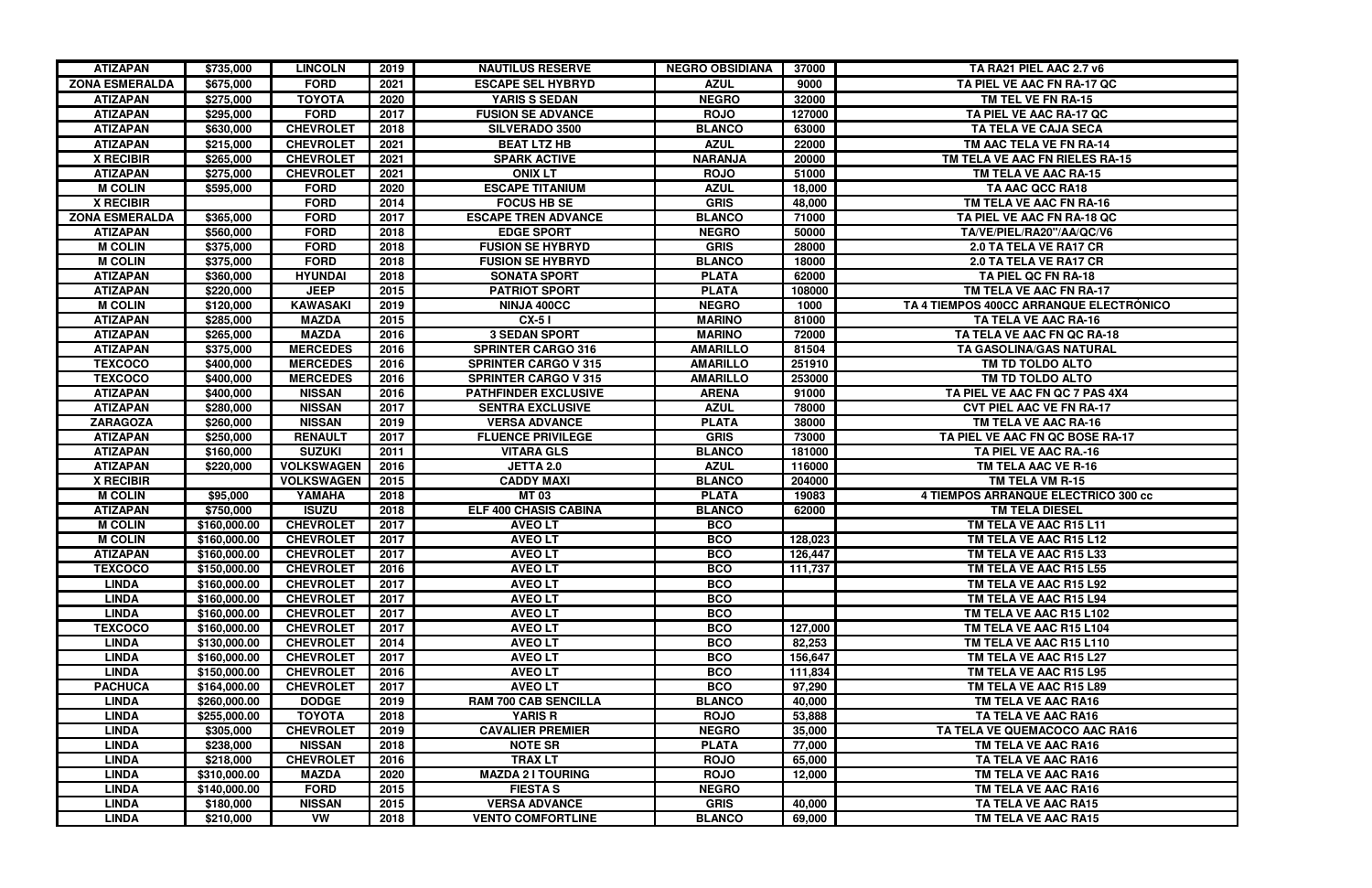| <b>X RECIBI</b>    | \$390,000    | VW                           | 2019 | <b>JETTA R LINE</b>                | <b>BLANCO</b>         |        | TA TELA VE AAC RA15                                                |
|--------------------|--------------|------------------------------|------|------------------------------------|-----------------------|--------|--------------------------------------------------------------------|
| <b>LINDA</b>       | \$180,000    | <b>CHEVROLET</b>             | 2016 | <b>SONIC LS</b>                    | <b>ROJO</b>           |        | TM TELA VE AAC R15                                                 |
| <b>LINDA</b>       |              | <b>NISSAN</b>                | 2022 | <b>MARCH</b>                       | <b>BLANCO</b>         | 7      | TM TELA VE AAC R15                                                 |
| <b>TORRE NORTE</b> | \$385,000    | <b>AUDI</b>                  | 2015 | <b>A5 S LINE COUPE</b>             | <b>BLANCO</b>         | 90000  | TA TELA/PIEL VE AAC FN GPS RA-18                                   |
| <b>TORRE NORTE</b> | \$295,000    | <b>NISSAN</b>                | 2021 | <b>VERSA ADVANCE</b>               | <b>ROJO</b>           | 16000  | TM TELA VE AAC FN RA-16                                            |
| <b>TORRE NORTE</b> | \$275,000    | <b>SEAT</b>                  | 2018 | <b>IBIZA XCELLENCE</b>             | <b>BLANCO</b>         | 88000  | TA TELA VE AAC FN RA-16                                            |
| <b>TORRE NORTE</b> | \$245,000    | <b>MAZDA</b>                 | 2016 | <b>3 I TOURING</b>                 | <b>AZUL ACERO</b>     | 79000  | TA TELA VE AAC FN QC RA-16                                         |
| <b>CELAYA</b>      | \$285,000    | <b>MAZDA</b>                 | 2018 | <b>3 I TOURING</b>                 | <b>AZUL</b>           | 50000  | TA TELA VE AAC QC FN RA-16                                         |
| <b>M COLIN</b>     | \$245,000    | <b>MAZDA</b>                 | 2018 | <b>21 TOURING HB</b>               | <b>AZUL</b>           | 36000  | TA TELA VE AAC FN RA-15                                            |
| <b>TORRE NORTE</b> | \$480,000    | <b>MAZDA</b>                 | 2019 | <b>MX-5 I GRAND TOURING</b>        | <b>GRIS</b>           | 21000  | TA PIEL VE ACC CONVERTIBLE TOLDO DURO RA-17                        |
| <b>POR RECIBIR</b> | \$320,000    | <b>MAZDA</b>                 | 2018 | <b>3 S GRAND TOURING</b>           | <b>GRIS</b>           | 74000  | TA PIEL VE AAC BOSE QC FN RA-18                                    |
| <b>TORRE NORTE</b> | \$315,000    | <b>CHEVROLET</b>             | 2018 | <b>CRUZE PREMIER</b>               | <b>NEGRO</b>          | 49000  | TA PIEL VE AAC FN BOSE RA-18                                       |
| <b>TORRE NORTE</b> | \$380,000    | <b>FORD</b>                  | 2015 | <b>EXPLORER LIMITED</b>            | <b>GRIS</b>           | 143000 | TA PIEL VE AAC FN DVD RA-20                                        |
| <b>TULANCINGO</b>  | \$245,000    | <b>JAC</b>                   | 2018 | <b>SEI 3 QUANTUM</b>               | <b>NEGRO</b>          | 69000  | TA PIEL QC VE AAC FN RA-17                                         |
| <b>JAC LOMAS</b>   | \$187,000    | <b>FORD</b>                  | 2019 | <b>FIGO ENERGY</b>                 | <b>PLATA</b>          | 109000 | TM TELA VE AAC RA-15                                               |
| <b>CUAUTITLAN</b>  | \$170,000.00 | <b>FORD</b>                  | 2014 | <b>FOCUS TREND</b>                 | <b>GRIS</b>           | 131404 | AUT/ TELA/FN/R16/A/AC                                              |
| <b>CUAUTITLAN</b>  | \$258,000.00 | <b>FORD</b>                  | 2017 | <b>FOCUS SE</b>                    | <b>NEGRO</b>          | 66,592 | TM/TELA/ VEE/ A/AC / R16/QC                                        |
| <b>CUAUTITLAN</b>  | \$315,000.00 | <b>MAZDA3</b>                | 2018 | <b>MAZDA 3 I TOURING</b>           | <b>NEGRO</b>          | 44,658 | TM/TELA/ VEE/ A/AC / R16/QC                                        |
| <b>CUAUTITLAN</b>  | \$265,000.00 | <b>MAZDA3</b>                | 2016 | <b>MAZDA 3 SPORT</b>               | <b>GRIS</b>           | 80,000 | TM/TELA/VEE/A/AC/R18/QC                                            |
| <b>CUAUTITLAN</b>  | \$360,000.00 | <b>MERCEDES BENZ</b>         | 2015 | GLK 300 OFF ROAD                   | <b>BLANCO</b>         | 69000  | TA / PIEL / VE E / A AC / R 19                                     |
| <b>CUAUTITLAN</b>  |              | \$6,000,000.00 MERCEDES BENZ | 2016 | <b>GL 500 CGI BITURBO</b>          | <b>PLATA</b>          | 135000 | AUT / PIEL / VE E / QC C / R 20                                    |
| <b>CUAUTITLAN</b>  | \$325,000.00 | <b>MINI</b>                  | 2017 | CHILLI 1.5 T 5 PTS                 | <b>AZUL</b>           | 68000  | TM /PIEL / A AC/ VE E / R 18                                       |
| <b>CUAUTITLAN</b>  | \$685,000.00 | <b>MITSUBISHI</b>            | 2020 | <b>OUTLANDER PHVE HIBRIDA PLUG</b> | <b>OXFORD</b>         | 8000   | AUT / PIEL / VE E / 4X4 / R 18                                     |
| <b>CUAUTITLAN</b>  | \$245,000.00 | <b>NISSAN</b>                | 2017 | <b>SENTRA SENSE</b>                | <b>AZUL</b>           | 56000  | TM / TELA / VE E / A AC / R 16                                     |
| <b>CUAUTITLAN</b>  | \$235,000.00 | <b>NISSAN</b>                | 2019 | <b>VERSA SENSE</b>                 | <b>AZUL</b>           | 70000  | TM / TELA / VE E / A AC / R16                                      |
| <b>CUAUTITLAN</b>  | \$257,900.00 | <b>NISSAN</b>                | 2022 | <b>MARCH SENSE AUT</b>             | <b>BLANCO</b>         | 15     | AUT / TELA / VE E / A AC / R 16                                    |
| <b>CUAUTITLAN</b>  | \$257,900.00 | <b>NISSAN</b>                | 2022 | <b>MARCH SENSE AUT</b>             | <b>BLANCO</b>         | 14     | AUT / TELA / VE E / A AC / R 16                                    |
| <b>CUAUTITLAN</b>  | \$978,900.00 | <b>NISSAN</b>                | 2022 | <b>FRONTIER PRO 4X</b>             | <b>BLANCO</b>         | 10     | AUT / PIEL / VE E / A AC / R 17                                    |
| <b>CUAUTITLAN</b>  | \$238,000.00 | <b>RENAULT</b>               | 2019 | <b>STEPWAY ZEN</b>                 | <b>NEGRO</b>          | 30000  | TM/TEL/VEE/AAC/R16                                                 |
| <b>CUAUTITLAN</b>  | \$235,000.00 | <b>VOLKSWAGEN</b>            | 2017 | <b>VENTO COMFORTLINE</b>           | <b>ARENA</b>          | 56455  | TM/TELA/ VEE/ A/AC / R16                                           |
| <b>ATIZAPAN</b>    | \$1,430,000  | <b>LINCOLN</b>               | 2019 | <b>NAVIGATOR RESERVE L</b>         | <b>PLATA CERAMICO</b> | 63,000 | TA/VE/V6/PIEL/QCP/R22                                              |
| <b>ZARAGOZA</b>    | \$206,000    | <b>CHEVROLET</b>             | 2019 | <b>BEAT LTZ HB</b>                 | <b>OCRE</b>           | 51,000 | TM/VE/AAC/R14                                                      |
| <b>ZARAGOZA</b>    | \$300,000    | <b>HONDA</b>                 | 2016 | <b>H-RV EPIC</b>                   | <b>PLATA CERAMICO</b> | 95,000 | TA/VE/ACC/QC/TELA/R17                                              |
| <b>QUERETARO</b>   | \$309,000    | <b>SUZUKI</b>                | 2021 | <b>SWIFT BOOSTERJET</b>            | <b>ROJO</b>           | 32000  | 1.0T, 3 CIL, T/M, ASIENTOS EN TELA, A/C, V/E                       |
| <b>QUERETARO</b>   | \$267,000    | <b>HYUNDAI</b>               | 2018 | <b>ELANTRA GLS</b>                 | <b>NEGRO</b>          | 82000  | 1.8L, T/M, 4 CIL, ASIENTOS EN TELA, RIN A 16", V/E                 |
| <b>QUERETARO</b>   | \$267,000    | <b>JAC</b>                   | 2020 | <b>SEI 2 ACTIVE</b>                | <b>PLATA</b>          | 54000  | 1.5L, 4 CIL T/M, ASIENTOS EN TELA, A/C, V/E, RIN A 16"             |
| <b>QUERETARO</b>   | \$195,000    | <b>FORD</b>                  | 2017 | <b>FIGO IMPULSE</b>                | <b>AZUL</b>           | 98000  | 1.5L, 4 CIL, T/A, ASIENTOS EN TELA, VIDRIOS ELECTRICOS, A/C        |
| <b>QUERETARO</b>   | \$320,000    | <b>MAZDA</b>                 | 2018 | 3 SPORT                            | <b>GRIS</b>           | 42000  | 2.5L, T/M, 4 CIL, ASIENTOS EN TELA, A/C, V/E, RINA A18"            |
| <b>QUERETARO</b>   | \$365,000    | <b>MAZDA</b>                 | 2019 | 3 SPORT                            | <b>NEGRO</b>          | 68000  | 2.5L, T/M, 4 CIL, ASIENTOS EN TELA, A/C, V/E, RINA A18"            |
| <b>QUERETARO</b>   | \$225,000    | <b>MAZDA</b>                 | 2015 | <b>3 I TOURING</b>                 | <b>PLATA</b>          | 136000 | 2.5L, 4 CIL, T/M, ASIENTOS EN TELA, RIN A 18", Q/C, V/E            |
| <b>QUERETARO</b>   | \$229,000    | <b>MAZDA</b>                 | 2015 | <b>31 TOURING</b>                  | <b>AZUL</b>           | 85000  | 2.01, T/A, 4 CIL, ASIENTOS EN TELA, A/C, V/E, RIN A 16"            |
| <b>QUERETARO</b>   | \$399,000    | <b>MAZDA</b>                 | 2020 | <b>3 SPORT HB</b>                  | <b>ROJO</b>           | 61000  | 2.51, T/M, 4 CIL, ASIENTOS EN TELA, A/C, V/E, RIN A 18"            |
| <b>QUERETARO</b>   | \$180,000    | <b>PIAGGIO</b>               | 2016 | <b>AUDACE MOTO GUZZI</b>           | <b>ROJO</b>           | 700    | 1400 CC, FRENOS BREMBO, ABS, 4 TIEMPOS                             |
| <b>QUERETARO</b>   | \$535,000    | <b>FORD</b>                  | 2017 | <b>EXPLORER LIMTED</b>             | <b>GRIS</b>           | 140000 | 6CIL, T/A, 3.5L, ASIENTOS EN PIEL, Q/C, DVD, V/E                   |
| <b>QUERETARO</b>   | \$365,000    | <b>KIA</b>                   | 2016 | <b>SORENTO EX PACK</b>             | <b>BLANCO</b>         | 117000 | 3.3L, 6 CIL, T/A, ASIENTOS EN PIEL, 3 FILAS, 7 PASAJEROS, A/C, CQP |
| <b>QUERETARO</b>   | \$425,000    | <b>JEEP</b>                  | 2019 | <b>COMPASS LATITUDE</b>            | <b>ROJO</b>           | 34000  | 4 CIL, T/A, 2.4L, ASIENTOS EN TELA, RIN A 16", V/E                 |
| <b>QUERETARO</b>   | \$485,000    | <b>INFINITI</b>              | 2018 | Q50 HYBRID                         | <b>GRIS</b>           | 108000 | 3.5L, 6 CIL, T/A, HIBRIDO, ASIENTOS EN TELA, A/C, V/E, RIN A 17"   |
| <b>QUERETARO</b>   | \$266,000    | <b>RENAULT</b>               | 2018 | <b>DUSTER INTENS</b>               | <b>BEIGE</b>          | 29000  | 2.0L, 4 CIL, T/A, ASIENTOS EN TELA, BARRAS DE CARGA, A/C, V/E      |
| <b>QUERETARO</b>   | \$399,000    | <b>HYUNDAI</b>               | 2018 | <b>TUCSON LIMITED TECH</b>         | <b>GRIS</b>           | 138000 | 2.0L, 4 CIL, T/A, ASIENTOS EN PIEL, QCP, RIN A 18"                 |
| <b>QUERETARO</b>   | \$260,000    | <b>KIA</b>                   | 2020 | <b>RIO LX HB</b>                   | <b>BLANCO</b>         | 44000  | 1.6L, T/M, 4 CIL, ASIENTOS EN TELA, A/C, V/E, RIN A 15"            |
| <b>QUERETARO</b>   | \$299,000    | <b>NISSAN</b>                | 2020 | <b>VERSA ADVANCE</b>               | <b>AZUL</b>           | 60000  | 1.6L, 4 CIL, T/M, ASIENTOS EN TELA, RIN A 16", A/C, V/E            |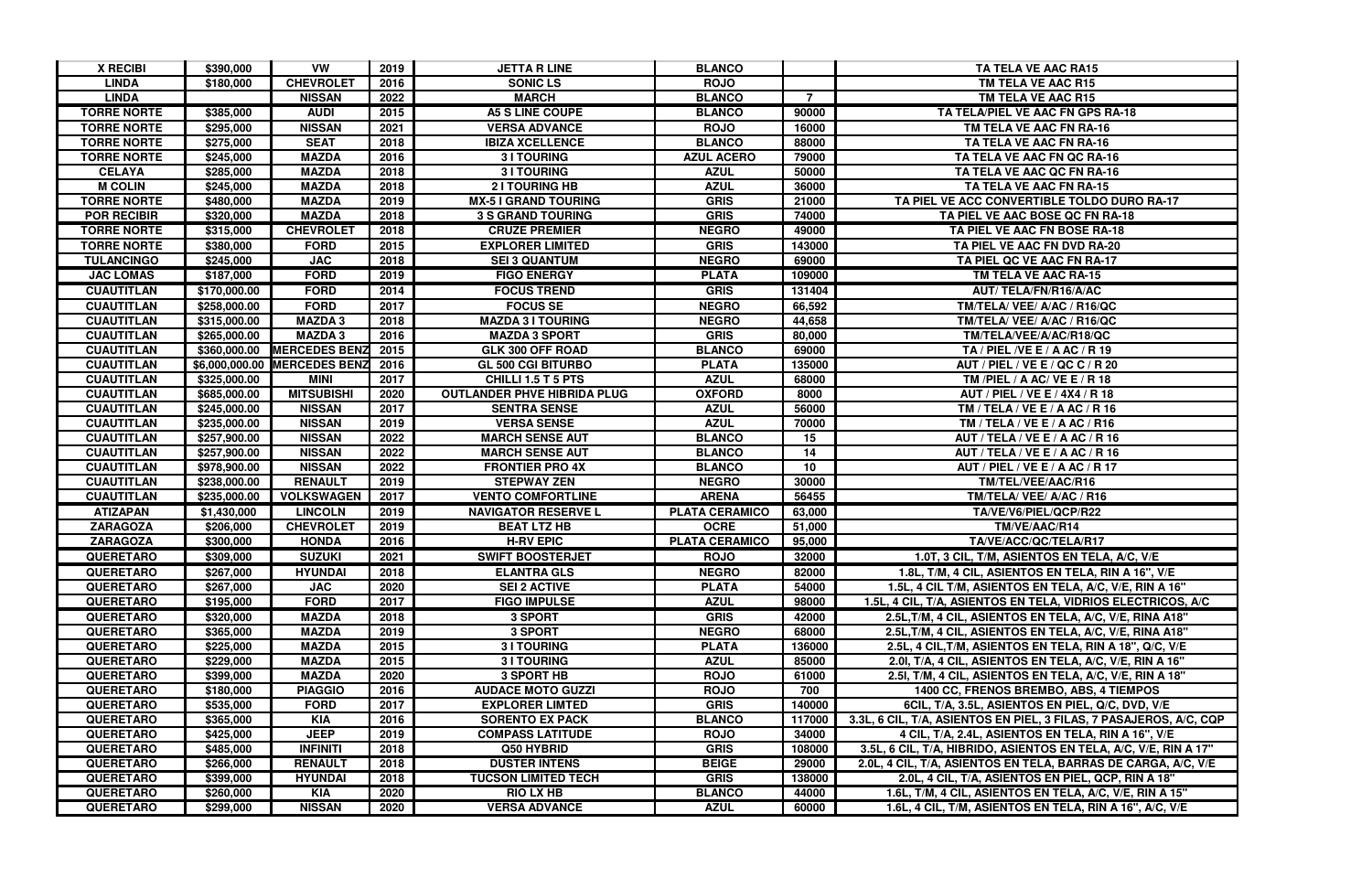| <b>QUERETARO</b>  | \$370,000  | <b>HYUNDAI</b>      | 2018 | <b>SONATA SPORT</b>                 | <b>ROJO</b>               | 60000   | 2.0T, 4 CIL, T/A, ASIENTOS EN PIEL, Q/CP, RIN A 18"                |
|-------------------|------------|---------------------|------|-------------------------------------|---------------------------|---------|--------------------------------------------------------------------|
| <b>QUERETARO</b>  | \$360,000  | <b>AUDI</b>         | 2016 | <b>A3 S LINE</b>                    | <b>BLANCO</b>             | 60000   | 1.8T, 4 CIL, T/A, ASIENTOS EN PIEL, Q/CP, RIN A 17", A/C, V/E      |
| <b>QUERETARO</b>  | \$199,000  | <b>SEAT</b>         | 2016 | <b>IBIZA REFERENCE</b>              | <b>AZUL</b>               | 123000  | 1.6L, 4 CIL, T/M, ASIENTOS EN TELA, Q/C, V/E, A/C                  |
| <b>QUERETARO</b>  | \$254,000  | <b>HYUNDAI</b>      | 2016 | <b>ELANTRA LIMITED TECH</b>         | <b>AZUL</b>               | 78000   | 1.8L, 4 CIL, T/A, ASIENTOS EN TELA, A/C, V/E, RIN A 16"            |
| <b>QUERETARO</b>  |            | <b>GUZZI</b>        | 2017 | <b>V9 ROAMER</b>                    | <b>BLANCO</b>             |         |                                                                    |
| <b>QUERETARO</b>  |            | <b>GUZZI</b>        | 2017 | <b>V9 BOBBER</b>                    | <b>NEGRO</b>              |         |                                                                    |
| <b>QUERETARO</b>  | \$229,000  | <b>MAZDA</b>        | 2016 | <b>FOCUS SE LUXURY</b>              | <b>NEGRO</b>              | 116000  | 2.0L, 4 CIL, T/A, ASIENTOS EN PIEL, Q/C, RIN A 17", A/C, V/E       |
| <b>QUERETARO</b>  | \$240,000  | <b>SUZUKI</b>       | 2018 | <b>SWIFT GLX</b>                    | <b>PLATA</b>              | 73000   | 1.2L, 4 CIL, T/M, ASIENTOS EN TELA, RIN A 16", V/E, A/C            |
| <b>CELAYA</b>     | \$175,000  | <b>CHEVROLET</b>    | 2014 | <b>CRUZE LT</b>                     | <b>PLATA</b>              | 110000  | TA/TELA/VE/AC/R15 A                                                |
| <b>CELAYA</b>     | \$189,000  | <b>FORD</b>         | 2017 | <b>FIGO ENERGY HB</b>               | <b>BLANCO</b>             | 89,000  | <b>TM/TELA/VE DELANTEROS/AC</b>                                    |
| <b>CELAYA</b>     | \$330,000  | <b>FORD</b>         | 2015 | <b>EDGE SEL</b>                     | <b>PLATA</b>              | 64,000  | <b>TA/TELA/CAMARA REVERSA/AC/VE</b>                                |
| <b>M COLIN</b>    | \$385,000  | <b>FORD</b>         | 2017 | <b>FUSION SE LUXURI HYBRID</b>      | <b>BLANCO</b>             | 41000   | TA/PIEL/QC/HYBRIDO/2.0 CVT                                         |
| <b>CELAYA</b>     | \$360,000  | <b>HONDA</b>        | 2015 | <b>ODISSEY EX</b>                   | <b>PLATA</b>              | 114223  | TA/3FILAS/VE/AC                                                    |
| <b>CELAYA</b>     | \$464,000  | <b>HONDA</b>        | 2018 | <b>ACCORD TOURING</b>               | <b>BLANCO</b>             | 65000   | <b>TA/PIEL/MOTOR 2T/VE/AC</b>                                      |
| <b>CELAYA</b>     | \$474,000  | <b>HYUNDAI</b>      | 2018 | <b>SANTA FE LIMITED TECH</b>        | <b>PLATA</b>              | 120000  | <b>TA/PIEL/3 FILAS/QC/AC</b>                                       |
| <b>CELAYA</b>     | \$274,000  | <b>MAZDA</b>        | 2014 | <b>CX5 SGT</b>                      | <b>NEGRA</b>              | 99000   | <b>TA/BOSE/PIEL/VE/AC</b>                                          |
| <b>CELAYA</b>     | \$205,000  | <b>NISSAN</b>       | 2019 | <b>VERSA DRIVE</b>                  | <b>ROJO</b>               | 90000   | TM/TELA/VM/AC/RIN 15 ACERO                                         |
| <b>CELAYA</b>     | \$309,000  | <b>NISSAN</b>       | 2019 | <b>SENTRA ADVANCE</b>               | <b>NEGRO</b>              | 12000   | TM/TELA/VE/AC/F.NIEBLA                                             |
| <b>CELAYA</b>     | \$209,000  | <b>NISSAN</b>       | 2016 | <b>SENTRA ADVANCE</b>               | <b>BLANCO</b>             | 190000  | TM/TELA/VE/AC/F.NIEBLA                                             |
| <b>CELAYA</b>     | \$189,000  | <b>NISSAN</b>       | 2015 | <b>SENTRA ADVANCE</b>               | <b>ROJO</b>               | 190000  | <b>TA/TELA/AC/VE/RADIO</b>                                         |
| <b>CELAYA</b>     | \$200,000  | <b>NISSAN</b>       | 2017 | <b>VERSA ADVANCE</b>                | <b>GRIS</b>               | 128000  | TM/TELA/VE/AC/F.NIEBLA                                             |
| <b>CELAYA</b>     | \$320,000  | <b>SEAT</b>         | 2020 | <b>IBIZA EXCELLENCE</b>             | <b>ROJO</b>               | 48000   | TM/TELA/QC/VE/AC/PANTALLA                                          |
| <b>CELAYA</b>     | \$274,000  | <b>SUZUKI</b>       | 2019 | <b>SWIFT BOOSTERJET</b>             | <b>BLANCO</b>             | 76000   | TM/TELA/PANTALLA/VE/AC                                             |
| <b>CELAYA</b>     | \$274,000  | <b>SUZUKI</b>       | 2019 | <b>SWIFT BOOSTERJET</b>             | <b>PLATA</b>              | 67000   | TM/TELA/PANTALLA/VE/AC                                             |
| <b>CELAYA</b>     | \$339,000  | <b>SUZUKI</b>       | 2020 | <b>SWIFT SPORT</b>                  | <b>NEGRO</b>              | 47000   | TA/TELA/VE/AC/1.4 TURBO                                            |
| <b>CELAYA</b>     | \$504,000  | <b>VOLKSWAGEN</b>   | 2017 | <b>AMAROK HIGHLINE</b>              | <b>PLATA</b>              | 160000  | DIESEL/PIEL/VE/AC/R19                                              |
| <b>PACHUCA</b>    | 949,000.00 | <b>FORD</b>         | 2020 | F450 / DIESEL / TRAE CAJA SECA      | <b>BLANCO OXFORD</b>      | 78000   | TA / TELA / AC / 8 CIL TURBO DIESEL                                |
| <b>PACHUCA</b>    | 399,000.00 | <b>FORD</b>         | 2018 | <b>FUSION / SE LUXURY HIBRIDO</b>   | <b>ORO BLANCO</b>         | 54000   | TA / PIEL / CQ/ ELECTRICO / AC / 4 CIL                             |
| <b>PACHUCA</b>    | 499,000.00 | <b>CHEVROLET</b>    | 2013 | CHEYENNE / 2500 CREW CAB 4X4        | <b>PLATA</b>              | 149000  | TA / PIEL / ELECTRICA / AC / CQ /8 CIL                             |
| <b>PACHUCA</b>    | 419,000.00 | <b>HONDA</b>        | 2017 | CRV/EX                              | <b>GRIS METALICO</b>      | 94000   | TA / TELA / ELECTRICA / AC /4 CIL                                  |
| <b>PACHUCA</b>    | 459,000.00 | <b>CADILLAC</b>     | 2017 | <b>XT5 / PREMIUM</b>                | <b>NEGRO METALICO</b>     | 112000  | TA / PIEL / ELECTRICO/ CQ/ AC / 4 CIL TURBO                        |
| <b>PACHUCA</b>    | 839,000.00 | <b>GMC</b>          | 2017 | <b>SIERRA DENALI / CREW CAB 4X4</b> | <b>BLANCA</b>             | 51000   | TA / PIEL / ELECTRICO/ CQ/ AC / 8 CIL                              |
| <b>PACHUCA</b>    | 865,000.00 | <b>FORD</b>         | 2018 | <b>LOBO / PLATINUM</b>              | <b>BLANCO APERLADO</b>    | 85000   | TA / PIEL / ELECTRICA / AC / CQ /6 CIL ECOBOOST                    |
| <b>PACHUCA</b>    | 229,000.00 | <b>FORD</b>         | 2019 | <b>FIGO / IMPULSE</b>               | <b>ROJO RUBI</b>          | 33000   | TM / TELA / AC / 3 CIL                                             |
| <b>PACHUCA</b>    | 849,000.00 | <b>FORD</b>         | 2017 | <b>LOBO / KING RANCH 4X4</b>        | <b>BLANCO PLATINADO</b>   | 50000   | TA / PIEL / CQ / AC /6 CIL ECOBOOST                                |
| <b>PACHUCA</b>    | 179,000.00 | <b>CHEVROLET</b>    | 2018 | <b>BEAT / LT / HB</b>               | <b>PLATA BRILLANTE</b>    | 55000   | TM / TELA / CRISTALES DEL. ELECTRICOS / AC /4 CIL                  |
| <b>PACHUCA</b>    | 239,000.00 | <b>VOLKSWAGEN</b>   | 2018 | <b>VENTO / COMFORTLINE</b>          | <b>AZUL SEDA METALICO</b> | 107000  | TM / TELA / ELECTRICO/ AC /4 CIL DIESEL                            |
| <b>PACHUCA</b>    | 389,000.00 | <b>DODGE</b>        | 2017 | JOURNEY / GT 7 PASAJEROS            | <b>BLANCO PERLA</b>       | 46000   | TA / PIEL / CQ/ ELECTRICA / DVD/ AC /6 CIL                         |
| <b>PACHUCA</b>    | 255,000.00 | <b>FORD</b>         | 2021 | <b>FIGO SEDAN / IMPULSE</b>         | <b>AZUL IMPACTO</b>       | 11000   | TM / TELA / AC / 3 CIL                                             |
| <b>PACHUCA</b>    | 319,000.00 | <b>BMW</b>          | 2014 | 320iA / SPORT LINE                  | <b>MINERAL WHITE</b>      | 95000   | TA/PIEL / AC / ELECTRICA / CQ / 4 CIL TURBO                        |
| <b>PACHUCA</b>    | 369,000.00 | <b>TOYOTA</b>       | 2016 | RAV4 / XLT                          | <b>GRIS OBSCURO</b>       | 84000   | TA/TELA / AC / ELECTRICA / 4 CIL                                   |
| <b>PACHUCA</b>    | 669,000.00 | <b>FORD</b>         | 2019 | <b>F150 / CREW CAB 4X2</b>          | <b>ROJO RACING</b>        | 60000   | TA / TELA / ELECTRICA / AC /6 CIL                                  |
| <b>PACHUCA</b>    | 259,000.00 | <b>PEUGEOT</b>      | 2016 | <b>3008 / FEELINE</b>               | <b>ROJO RUBI</b>          | 87000   | TA / TELA / ELECTRICA / AC /4 CIL                                  |
| <b>PACHUCA</b>    | 389,000.00 | <b>RENAULT</b>      | 2020 | <b>OROCH / VERSION OUTSIDER</b>     | <b>GRIS CASSIOPPE</b>     | 43000   | TA / TELA / ELECTRICA / AC /4 CIL                                  |
| <b>PACHUCA</b>    | 349,000.00 | <b>RENAULT</b>      | 2021 | <b>OROCH / VERSION ZEN</b>          | <b>BLANCO GLACIAR</b>     | 16000   | TM / TELA / ELECTRICA / AC /4 CIL                                  |
| <b>PACHUCA</b>    | 299,000.00 | <b>JAC</b>          | 2020 | <b>SEI2 / LIMITED</b>               | <b>BLANCO</b>             | 13000   | TM / TELA / ELECTRICA / CQ/ AC / 4 CIL                             |
| <b>PACHUCA</b>    | 285,000.00 | <b>JAC</b>          | 2019 | <b>SEI2 / LIMITED</b>               | <b>NARANJA</b>            | 33000   | TM / TELA / ELECTRICA / CQ/ AC / 4 CIL                             |
| <b>TULANCINGO</b> | 849,900.00 | <b>FORD</b>         | 2018 | <b>LOBO PLATINUM</b>                | <b>BLANCO PLATINADO</b>   |         | <b>QUEMACOCOS PANORAMICO/ESTRIBOS/ASIENTOS DE PIEL</b>             |
| <b>TULANCINGO</b> | 199,000.00 | <b>FORD</b>         | 2017 | <b>FIGO TITANIUM ASPIRE</b>         | <b>PLATA</b>              | 110,300 | TITANIUM ASPIRE/CRISTALES ELEC/CLIMA/SENSOR DE REVERSA             |
| <b>TULANCINGO</b> | 138,000.00 | <b>MOTO PIAGGIO</b> | 2019 | <b>MP3 LT SPORT</b>                 | <b>VERDE</b>              | 30      | 2 PASAJEROS /3 LLANTAS /AUTOMATICA                                 |
| <b>TEXCOCO</b>    | 435,000.00 | <b>JAC</b>          | 2019 | <b>SEI7-LIMITED</b>                 | <b>NEGRO OBSIDIANA</b>    | 44100   | <b>LIMITED 2.0 4C AUTOMATICA</b>                                   |
| <b>TULANCINGO</b> | 145,000.00 | <b>RENAULT</b>      | 2015 | <b>LOGAN EXPRESION</b>              | <b>BRONCE CAJOU</b>       |         | 119490   T/M/AC/BOLSAS DE AIRE/FRENOS ABS/ALARMA/SEGUROS ELCTRICOS |